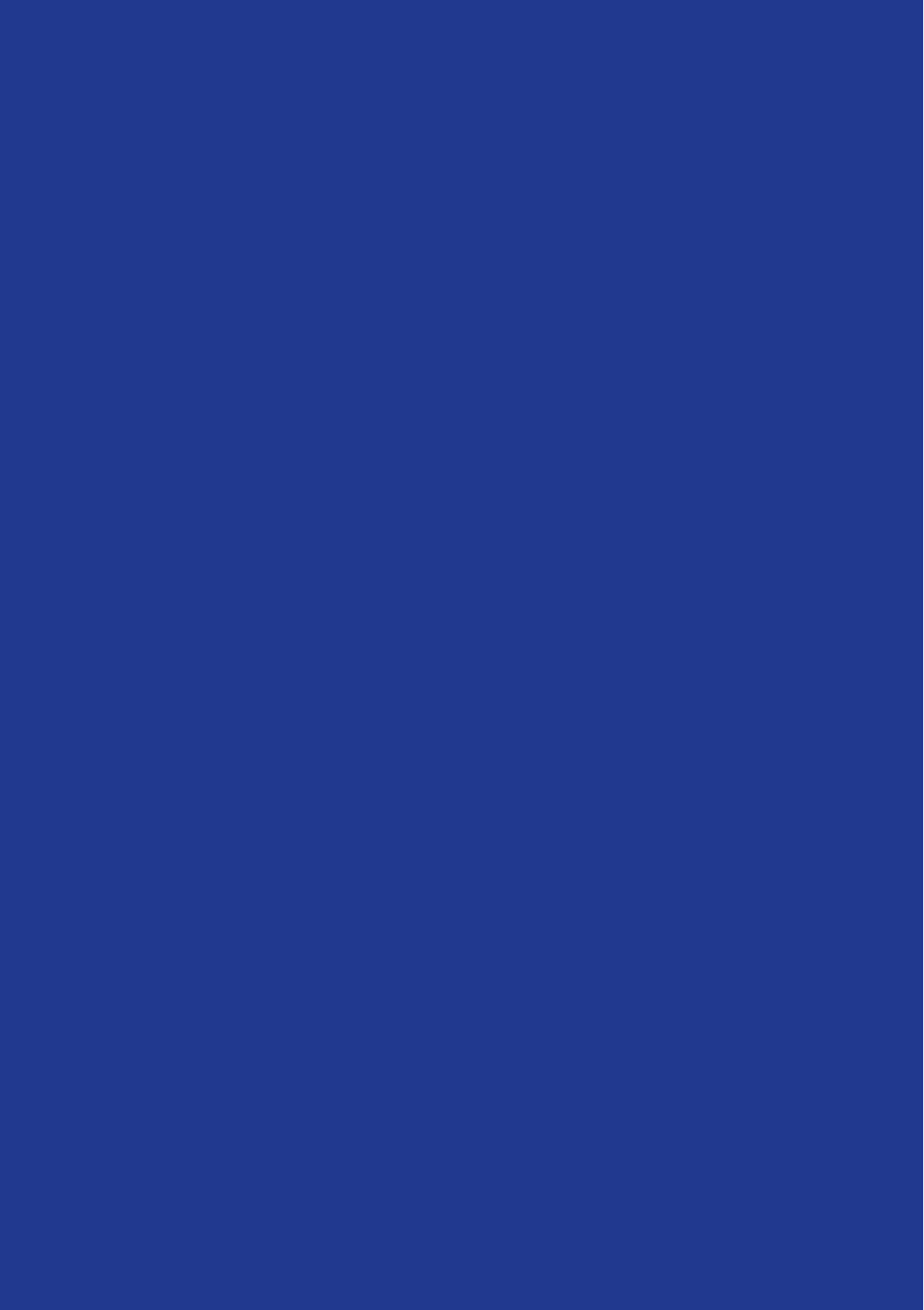#### ARCHITEKTURWISSENSCHAFT Vom Suffix zur Agenda

Juan Almarza Anwandter, Jan Bovelet, Michael Dürfeld, Eva Maria Froschauer, Christine Neubert, Peter I. Schneider und Gernot Weckherlin (Hg.)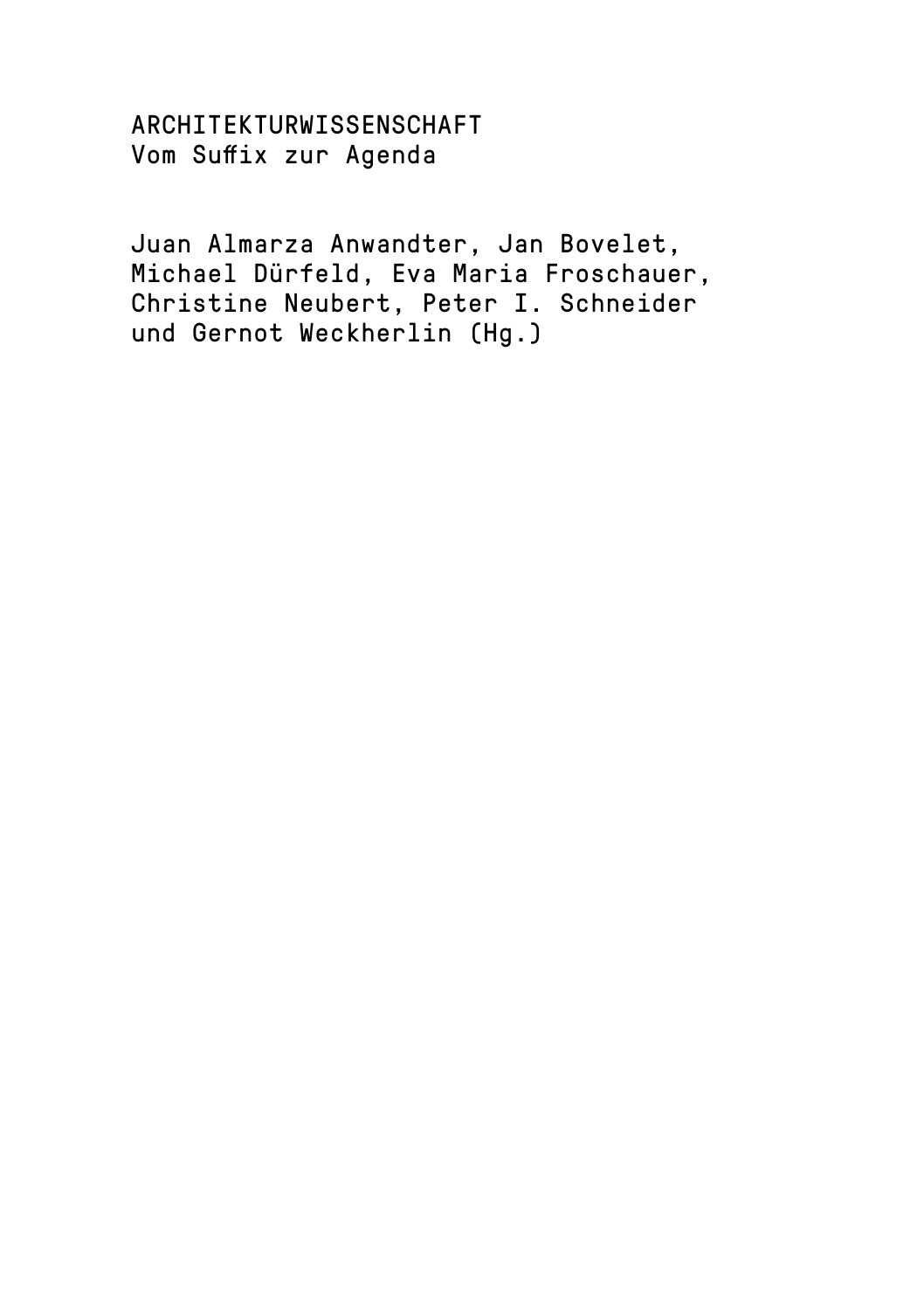Die Schriftenreihe *Forum Architekturwissenschaft* wird herausgegeben vom Netzwerk Architekturwissenschaft, vertreten durch Sabine Ammon, Eva Maria Froschauer, Julia Gill und Christiane Salge.

Was ist Architekturwissenschaft? Der Begriff lässt Unschärfen zu und kann so auf der einen Seite suggestiv und produktiv sein, auf der anderen Seite aber wirft er zahlreiche Fragen auf: Von welchen Architektur- und Wissenschaftsvorstellungen, sei es in der Geschichte oder in der Gegenwart, sprechen wir hier? Was meint Forschung unter dieser Begriffsklammer Architekturwissenschaft und mit welchem Material und welchen Methoden arbeitet sie? Welche Akteurinnen und Akteure betreiben Architekturwissenschaft und mit welchen Perspektiven? Diese Fragen waren der Gegenstand des 5. Forums Architekturwissenschaft unter dem erweiterten Titel "Vom Suffix zur Agenda", das vom 14. bis zum 16. November 2018 an der BTU Cottbus-Senftenberg stattfand. Das Ziel der Tagung lag in der weiteren Klärung und Präzisierung des Selbstverständnisses, der Fundierungen, der Arbeitsfelder und der Potentiale von Architekturwissenschaft, gerade auch vor dem Hintergrund der vielfältigen Sichtweisen auf Architektur, für die das Netzwerk seit seiner Gründung steht.

Der vorliegende Band versammelt erstmals unter dem Titel "Architekturwissenschaft" eine Reihe unterschiedlicher Aspekte des Zusammenkommens von Wissenschaft und Architektur und zeigt auf, welche Rolle das eine für das andere spielt, gespielt hat, oder in Zukunft als institutionalisierte Architekturwissenschaft spielen wird.

*NETZWERK* ARCHITEKTUR WISSENSCHAFT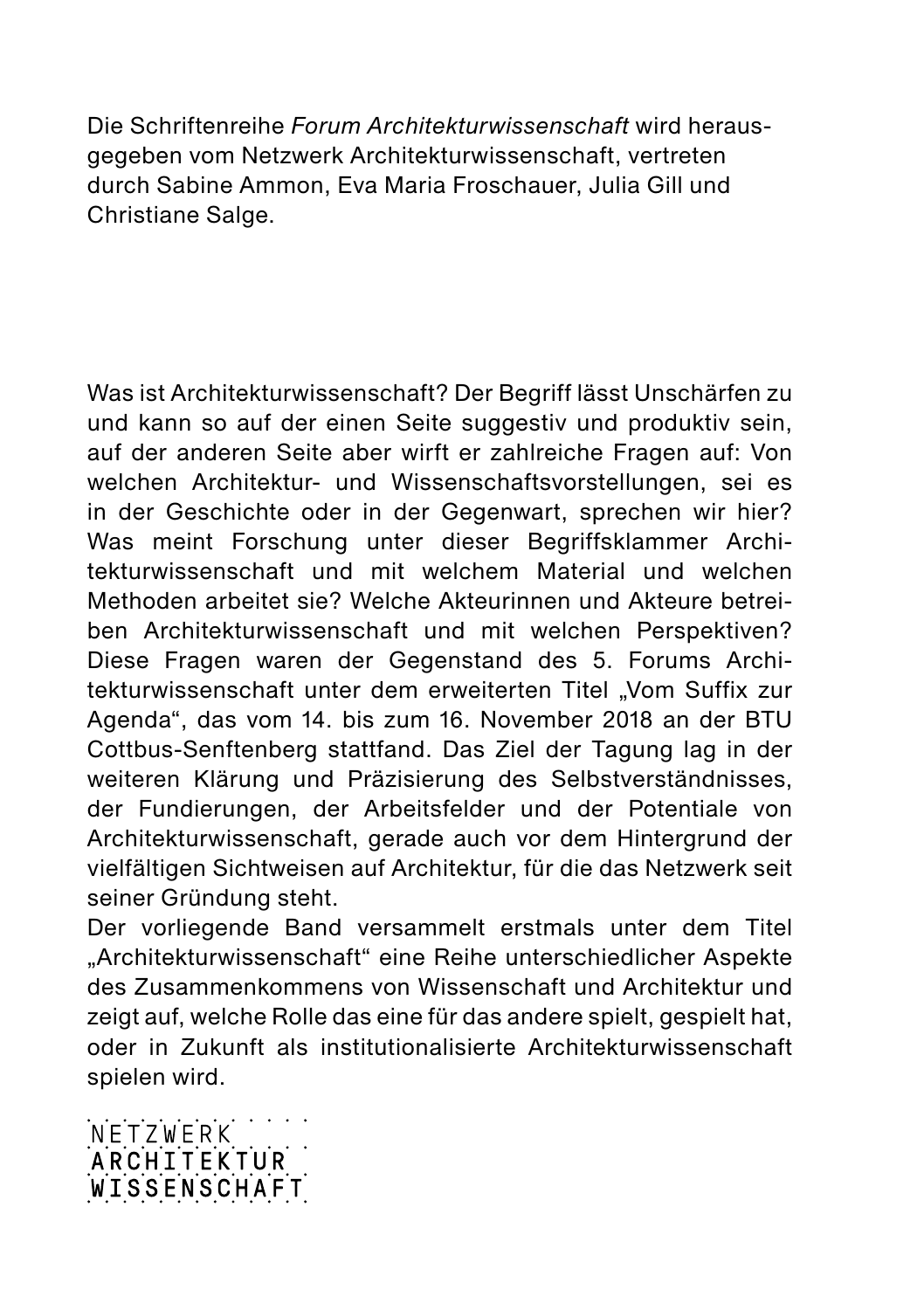Forum Architekturwissenschaft, Band 5

# ARCHITEKTUR-WISSENSCHAFT

Vom Suffix zur Agenda

Juan Almarza Anwandter, Jan Bovelet, Michael Dürfeld, Eva Maria Froschauer, Christine Neubert, Peter I. Schneider und Gernot Weckherlin (Hg.)

Universitätsverlag der TU Berlin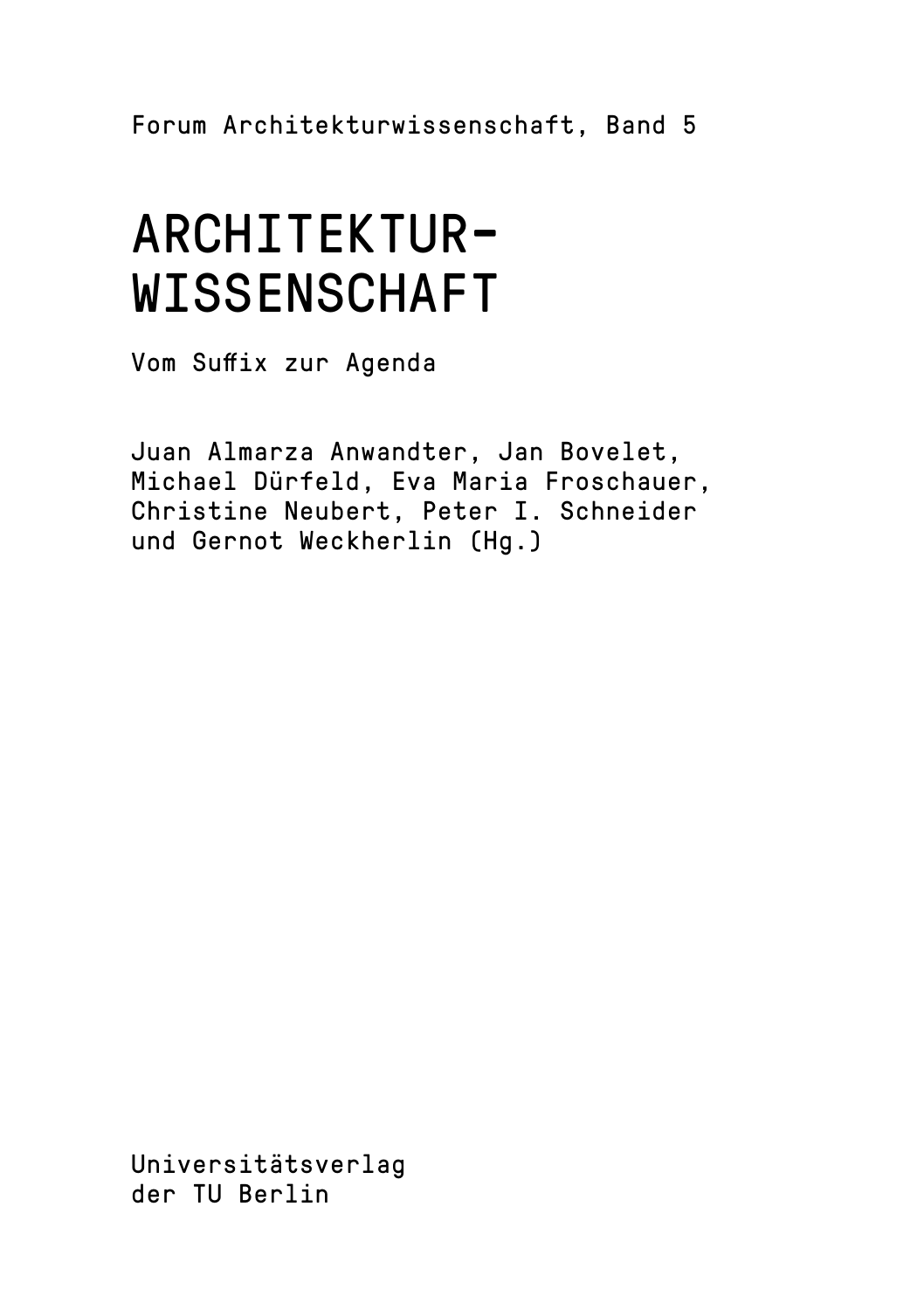## PABLO VON FRANKENBERG Architecture as Science

#### Add-on or Autonomous?

*When science is understood as a reflection of practice – e.g. history as a reflection of the now, sociology as a reflection of living together – architecture is the reflection of the design of the human habitat. With a brief historic and empirical analysis this essay argues that a stronger academically aligned architectural education will improve the architect's ability to systematically understand and interpret construction tasks and their boundary conditions. It is precisely the practice of architecture that makes obsolete disciplinary dissociations. Paradoxically, it also calls for a profound theoretical and methodological foundation. From this perspective, architectural science can be seen as an autonomous subject. It is, in any case, an absolutely essential add-on for architectural study.*

Architecture often is referred to as the mother of all arts.<sup>1</sup> Taking into account the historic development of the profession, it turns out to be the lost son of academia. Architecture is one of the oldest professions, though it did not transform into a scientific discipline. 2 There is no architecturally scientific community that

A myth that was picked up again lately by Arata Isozaki when he "erroneously embraces Hegel's system of aesthetics" and reduced it to a causality whereby there is no art without architecture, see: Darell Wayne Fields: Architecture in Black: Theory, Space and Appearance. London/New York 2015, p. 11.

2 This goal was already part of the demands of the student protest at the École Nationale Supérieure des Beaux-Arts in 1968. According to the students, architecture should be "a legitimate university discipline based on knowledge

instead of artistic arbitrariness", see: Stéphanie Dadour, Juliette Pommier: Multidisciplinarity, A Brief History of UP1 (1964–1984). In: OASE 102, 2019, pp. 23–31, here p. 23. This is one of the reasons why Uta Hassler calls architecture also the 'slowest of all disciplines'. Basic knowledge comes from other disciplines like mathematics, physics, or mechanics. Experiments are often limited to a building that remains unique – in contrast to the reproducibility of a valid experiment, see Uta Hassler: Das Lehrbuch und die Lehre vom Bauen. In: Uta Hassler (ed.): Der Lehrbuchdiskurs über das Bauen. Zürich 2015, pp. 6–7, here p. 6.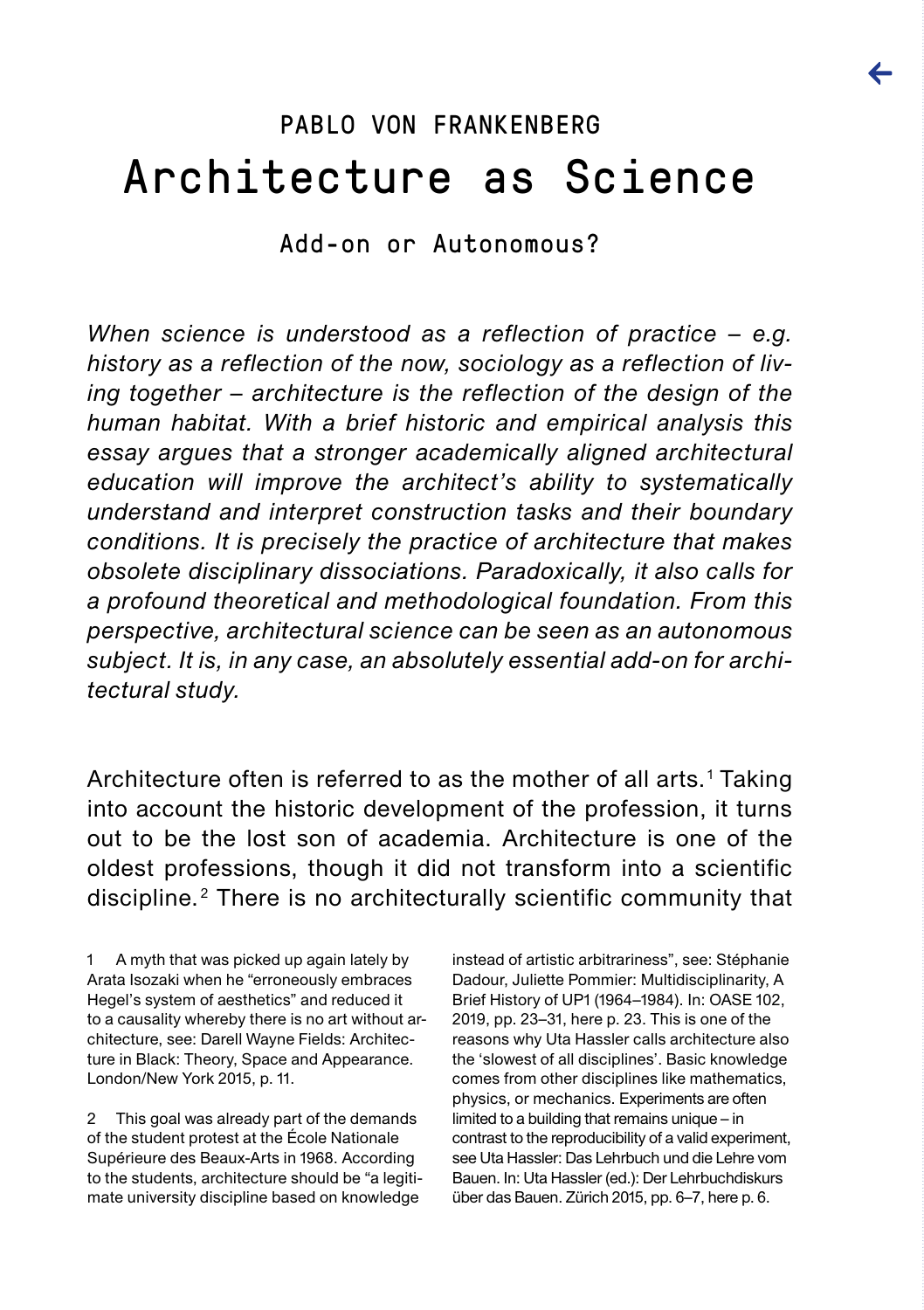shares common terms, problems, and methods – or at least this community works in the diaspora of architectural theory and history chairs, often smiled at by the other architectural faculties. This essay first shows the special path architecture took in its academic development by using the architects' training as an indicator. How architects were trained over time shows both what masters deemed necessary to become an architect and what prospective architects were equipped with to perform their profession. 3 The historic development of how architects-to-be are educated shows the genesis of the profession's self-image. On this rough and rather incomplete historic backdrop, the status quo of architectural education is analyzed. A survey of architecture curricula from German universities exposes the scientific aspects of the discipline. Finally, an approach is outlined that aims at a stronger science and research-based education of architects. This base would not only strengthen the scientific and research aspects inherent in architecture, but can also lead to a better practice with a more critical, self-conscious, effective, and holistic way to solve complex building tasks.

#### History of Architectural Training: Processes of Differentiation and Professionalization

In Ancient Egypt, architects were civil servants. The training of civil servants was highly characterized by copying documents in order to learn how to write. Learning how to write was closely attached to learning the contents of what was copied. Specialization came by what a prospective civil servant copied the most. If the teacher, often the father of the pupil, had a specialization in building houses, the prospective civil servant was likely to copy a lot of plans. Archaeological findings of shards with identical plans on the front and back indicate this learning process. The trainees had to draw the same plan on the reverse

3 There are not many studies on the history of architectural training. Mary Woods sees the focus on the work of star-architects in the history of architecture as one of the reasons

why there are so few studies in this domain, see Mary N. Woods: From Craft to Profession: The Practice of Architecture in Nineteenth-Century. Berkeley/Los Angeles/London 1999, p. 3.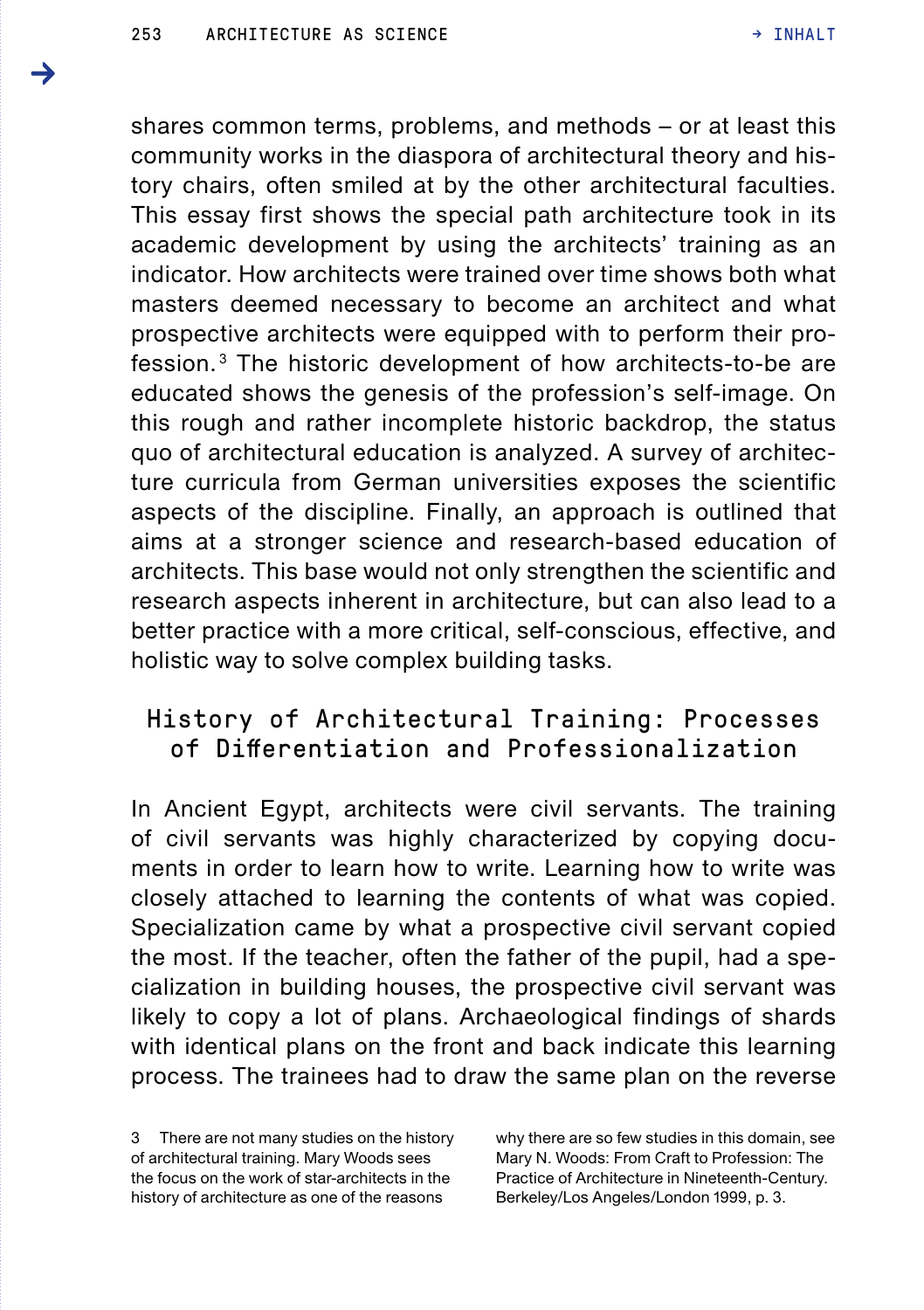side by heart.<sup>4</sup> Trained architects or masters took design principles that were written down in sample books, stored in the temple, and modified them. The design process consisted of applying the bequeathed samples and forms to specific construction tasks. Thus, 'Imitatio' was not only part of the architect's training. It was integral to the whole profession.

In Ancient Greece and also in the Roman Empire, the architect's training was bound to the family. It was not institutionalized – despite Vitruvius' *Ten Books* in which he outlined what an architecture education should consist of. 5 After Vitruvius, every architect needed to be equipped with the two basic qualities 'fabrica et ratiocinatio' – craftsmanship and theoretic conception. To attain the latter, Vitruvius demands: "Let him be educated, skillful with the pencil, instructed in geometry, know much history, have followed the philosophers with attention, understand music, have some knowledge of medicine, know the opinions of the jurists, and be acquainted with astronomy and the theory of the heavens." Only then can he reach "the heights of the holy ground of architecture."<sup>6</sup>

Skillful with the pencil did not only refer to drawing abilities, but also to the ability to write about one's own work to ensure the architect's lasting fame. Historical knowledge is not only necessary to apply the ornaments in the right way, but to decipher the meaning of existing architecture. Philosophy strengthens the character. Musical knowledge enables the architect to build theaters, but music also has a natural affinity toward architecture. Finally, basic medical knowledge is needed to build healthy surroundings.<sup>7</sup> Vitruvius' significance for the architecture of his time is estimated to be rather low. Also, his writings were discovered and praised only centuries later. During Vitruvius' time

4 See Ulrike Fauerbach: Bauwissen im Alten Ägypten. In: Jürgen Renn, Wilhelm Osthues, Hermann Schlimme (ed.): Wissensgeschichte der Architektur. Band II, Max Planck Research Library for the History and Development of Knowledge Studies 4. Berlin 2014, pp. 7–124.

5 See Wilhelm Osthues: Bauwissen im Antiken Rom. In: Renn, Osthues, Schlimme 2014 (note 4), pp. 265–422, here pp. 383–384.

6 Vitruvius: The Ten Books on Architecture / Vitruvii de architectura libri decem. Translated by Morris Hicky Morgan. Cambridge/London 1914 [ca. 33 BCE], Book 1, Chapter 1 pp. 5–12.

7 See also Hanno Walter Kruft: A History of Architectural Theory. From Vitruvius to the Present. New York/London 1994, pp. 30–31.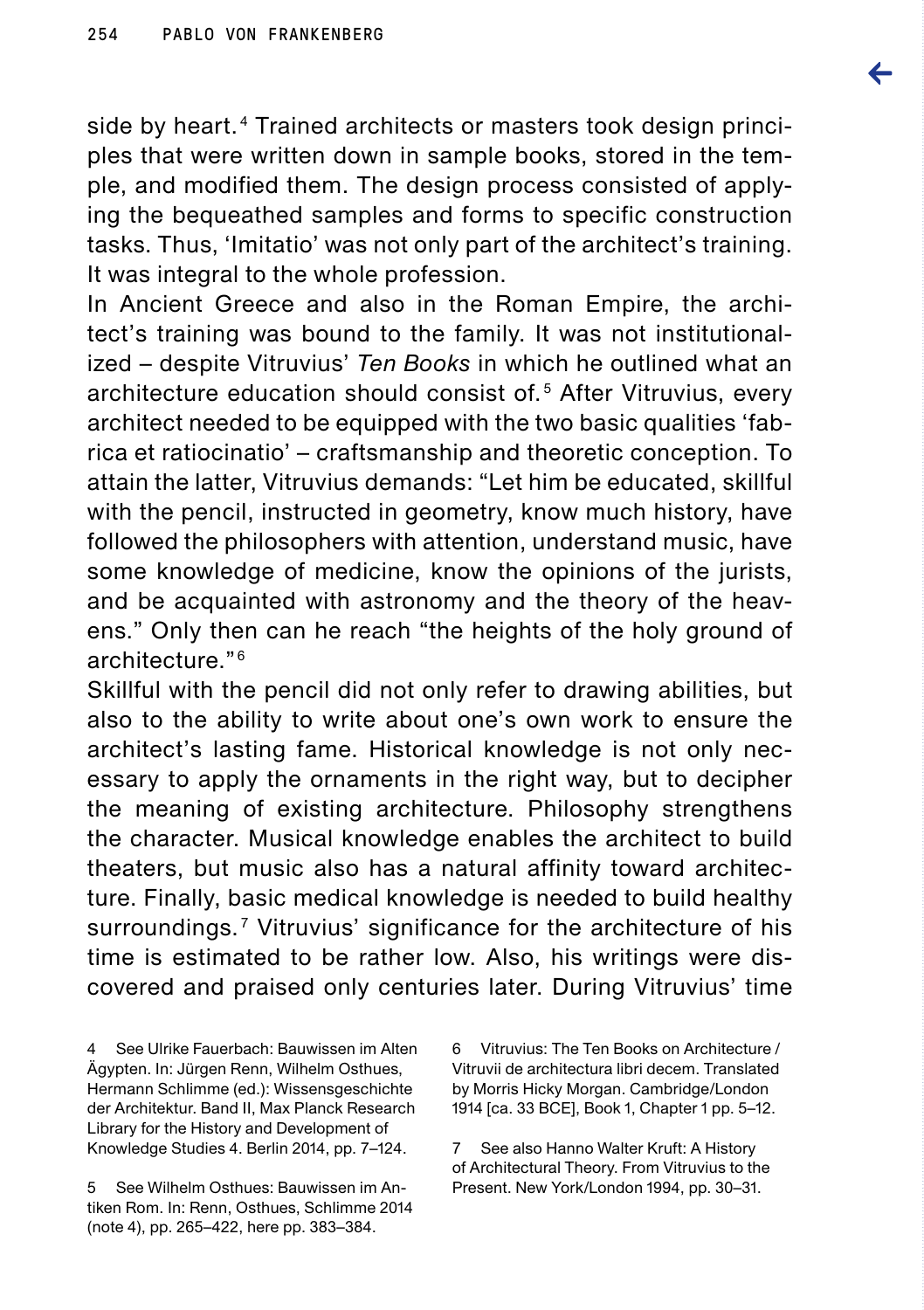there existed the possibility of paid schooling, which usually took place again within a family context. The apprenticeship fee was regulated in Late Antiquity in the course of the *Edict on Maximum Prices* of Diocletian in 301 AD (Fig. 1). Here, the apprenticeship fee of architects was also mentioned. 8 This may evidence that in those days some architects already specialized in training other architects. Despite the price edict and Vitruvius' textbook, there was no quality control or standardization of architectural education, though.

Only during the Renaissance did architectural training change, bit by bit into a more formalized structure. Leon Battista Alberti, who studied physics, mathematics, and law, enforced the division between the architect as thinker/designer and his role as a craftsman. This is the first great differentiation process in architecture – a discipline that by then was already a couple of thousand years old. Andrea Palladio, a trained stonemason and self-taught architect, is a great example of this differentiation. His patron, the poet and philosopher Gian Giorgio Trissino, instructed Palladio in mathematics, music, and Latin literature. Trissino advised Palladio also to study the work of Vitruvius. He financed Palladio's first educational trip to Rome in 1541, where he studied Roman architecture. At first, Palladio was a craftsman who also built houses. After his theoretical studies and research, he became an architect who was also a proficient craftsman. In 1563, the foundation of the Accademia del Disegno in Florence led to a stronger professionalization and academization of the training of architects. In Italy up to that point, the discipline was dominated by artists and polymaths like Giotto, Palladio, Alberti, and Raffael. However, the Accademia did not set up a strictly architectural curriculum. Young talents were supported, which was seen as more important than a system of grades and certificates.<sup>9</sup>

8 For an *architectus magister* the apprenticeship fee was limited to a maximum of 100 dinars per month. See Osthues 2014 (note 5), p. 384.

9 See Hermann Schlimme, Dagmar Holste, Jens Niebaum: Bauwissen im Italien der Frühen Neuzeit. In: Renn, Osthues, Schlimme 2014 (note 4), p. 142.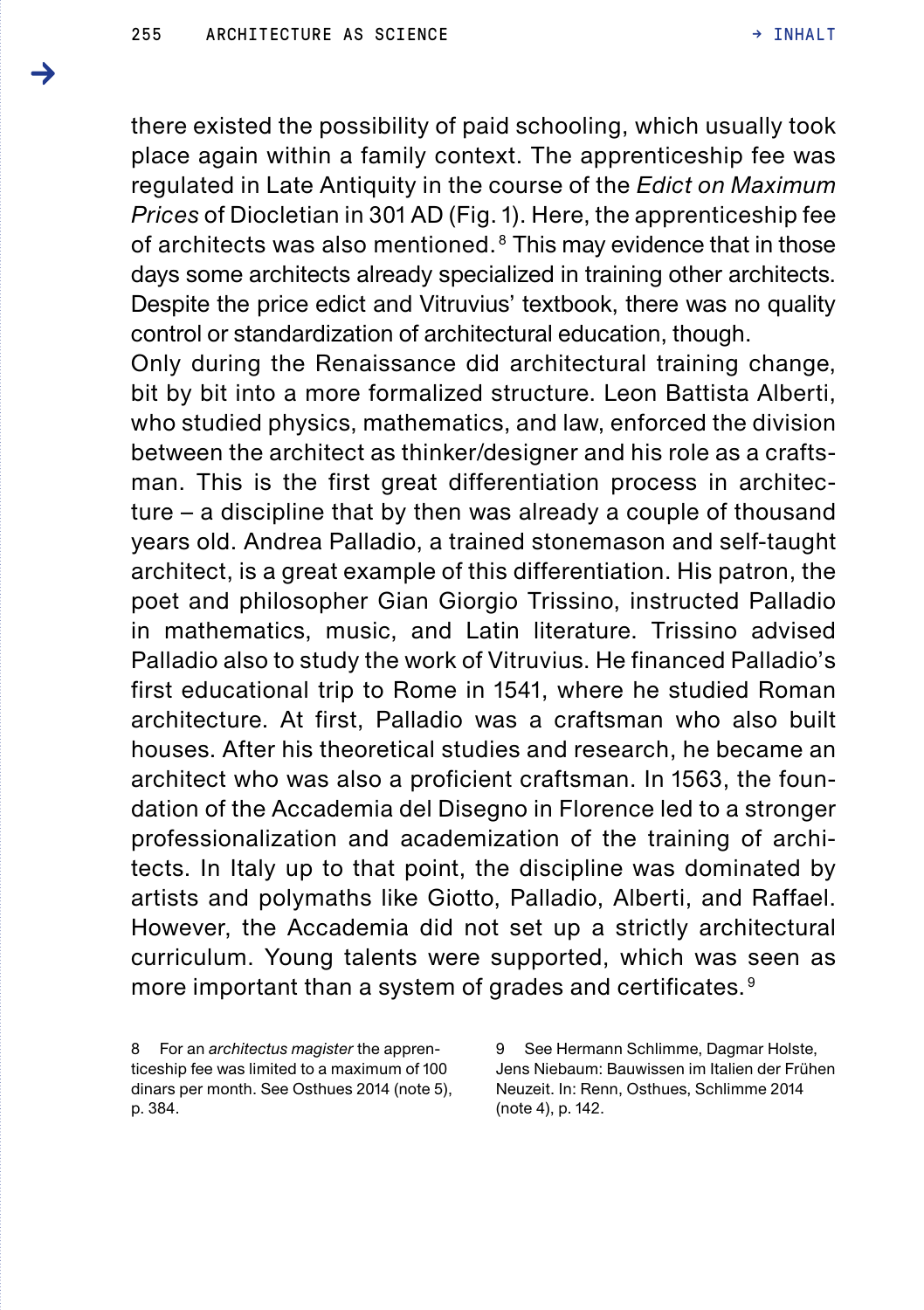

Fig. 1: Apprenticeship fee for architects, fragment of Diocletian's Edict on Maximum Prices,  $\bullet$ reused in the church of St. John Chrysostomos, Geraki, Greece. Source: Ash / CC-BY-SA-3.0. https://commons.wikimedia.org/wiki/File:Edict\_on\_Maximum\_Prices\_Diocletian\_piece\_in\_Berlin.jpg (March 16, 2019)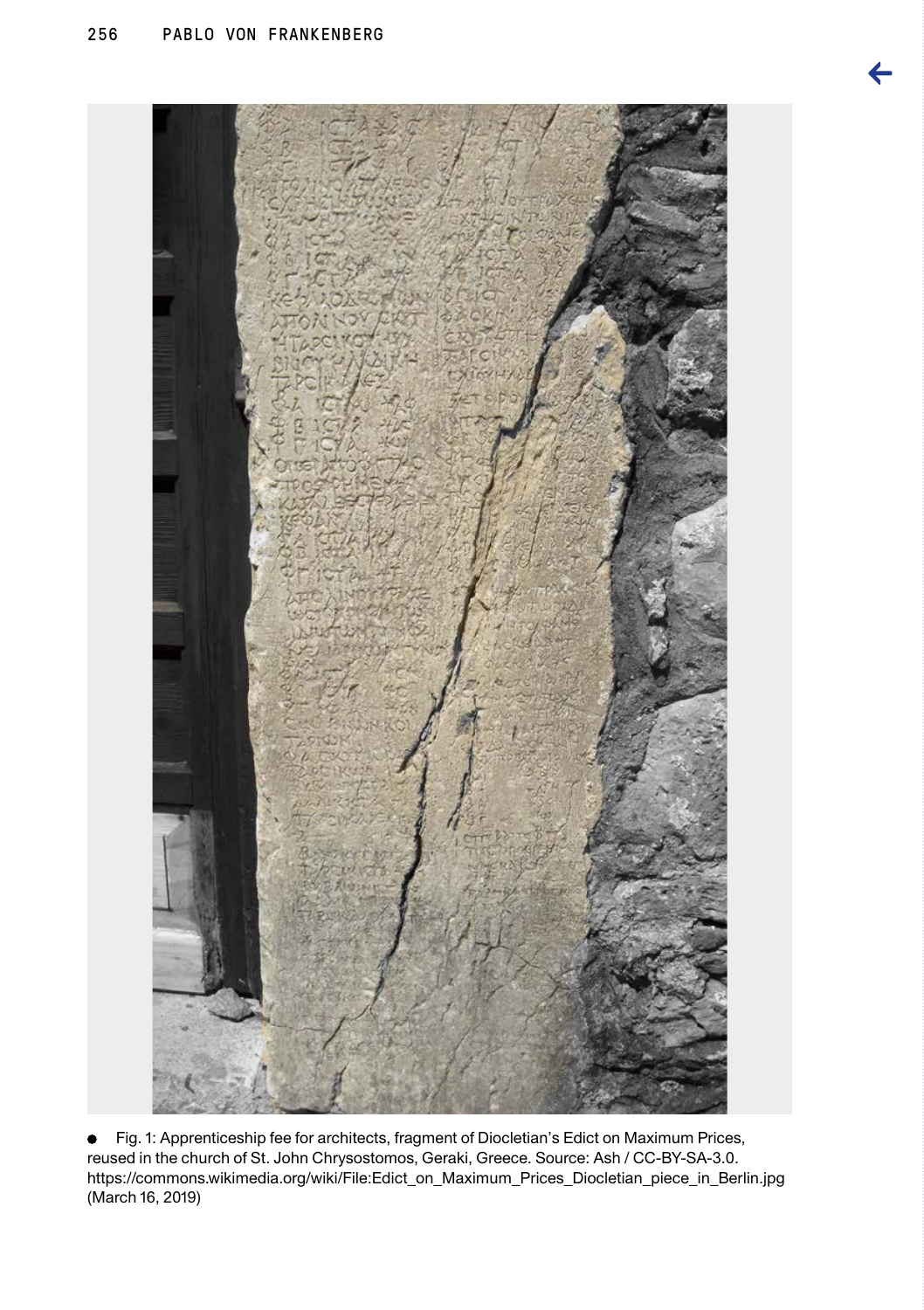The second great division came at the turn of the 19<sup>th</sup> century with Jean Nicolas Louis Durand. As a consequence of French revolutionary architecture, Durand edited his *Précis des leçons d'architecture* at the École Polytechnique in 1802 (Fig. 2). Here, he underlined the division between architects as engineers and architects as artists. He summed up developments of the 18<sup>th</sup> century and built upon the first differentiation between craftsman and architect. Yet, Durand clearly distinguished his aims for architectural education from those in the ten books of Vitruvius. In the eyes of Durand, teaching architecture should rely upon the two dimensions 'convenance' and 'économie'. The first comprises 'solidité', 'salubrité' (hygiene) and 'commodité' (comfort), the latter 'symétrie', 'régularité' and 'simplicité'. 10 If an edifice complies to these functions, aesthetic aspects fall into place quite naturally. This architectural rationalism allowed a more specialized education. Other textbooks reflect this evolution, too. The depiction of exemplary historic buildings show building techniques and materials arranged according to building types. Systematic, historical research is the starting point for these textbooks to define the milestones of architecture.<sup>11</sup>

Despite this new rationalism and historicism, architecture as a subject did not go through the same processes of differentiation and specialization that other subjects faced. The division of the sciences and humanities in the 19<sup>th</sup> century that were trying to build a separate identity by using specific theories and methods of research, hardly had an influence on architecture. Only since the beginning of the 21<sup>st</sup> century did a new demand for a more academic, research-based approach to architecture evolve. <sup>12</sup> However, this demand is hardly visible in today's curricula.

10 Jean Nicolas Louis Durand: Précis des leçons d'architecture. Vol. 1, Paris 1802, p. 23.

11 Hassler 2015 (note 2), p. 7. These kinds of textbooks were still produced in the 20th century.

12 Beside the comprehensive philosophical and sociological approaches to architecture and space in the second half of the 20th century e.g. Otto Friedrich Bollnow: Mensch und Raum. Stuttgart 2004 [1963]; Henri Lefèbvre: The Production of Space. Malden/Oxford/Carlton 2005 [1974], relevant monographs of the last two decades include Martina Löw: Raumsoziologie. Frankfurt a. M. 2001, Heike Delitz: Gebaute Gesellschaft. Architektur als Medium des Sozialen. Frankfurt a. M. 2010, and also the concerted activities, conferences, and publications of the *Netzwerk Architekturwissenschaft*.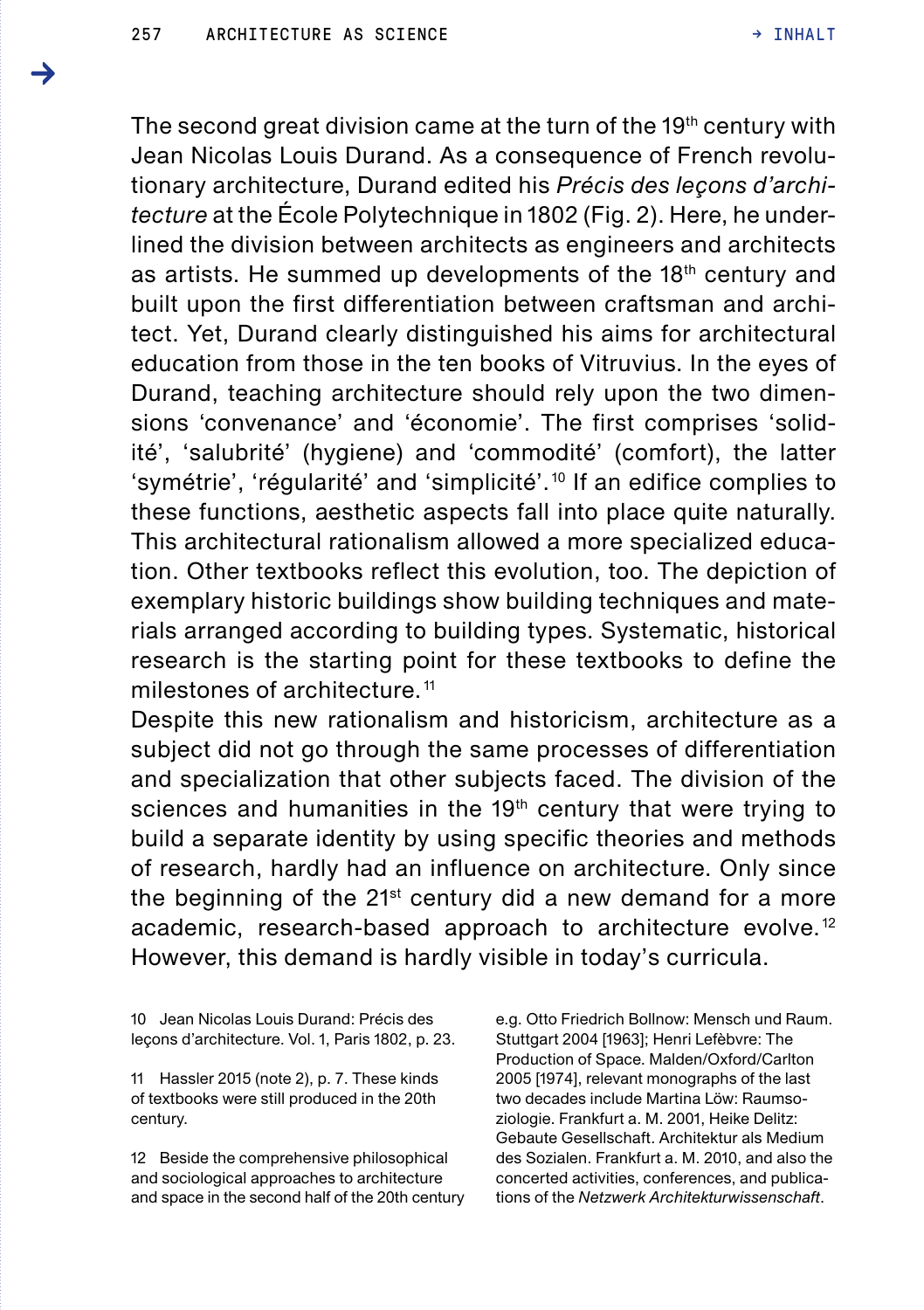#### Status Quo: Teaching Architecture in Germany

In Germany today, architecture is taught at technical universities, at universities of applied sciences (Fachhochschulen), and at art academies. An analysis of the curricula of these universities shows the dominating directions of architecture as an academic subject and whether or not it is understood as a scientific discipline. The survey comprises 50 German technical universities, universities of applied sciences, and art academies where scholars can study architecture.<sup>13</sup> The main criteria for a curriculum to be included into the survey was a full-time study with a degree that enables graduates to be inscribed in the chamber of architects known as the 'Kammerbefähigung' and thus to be able to work as freelance architects. The survey ignores minor universities as well as art academies without a fixed curriculum (e.g. Art Academy Munich and Düsseldorf as well as Frankfurt's Städelschule).

The curricula of most of these universities included all standard subjects such as architectural history and theory, design/presentation ('Gestaltung/Darstellung'), design/construction ('Entwerfen/ Konstruieren'), structural engineering, building construction ('Baukonstruktion'), digital design/CAD, building physics/building material/technology and urban planning. Design, presentation, and construction often are multi-semester courses, while architectural history and theory at some universities is reduced to a one semester introductory teaching session. In the last years, courses like building law and project management as well as smart building/sustainability were partly implemented into the curricula.

By focusing on practice, architecture resembles more a training with academic traits than a university discipline. Other disciplines faced a similar development after the Bologna process.

<sup>13</sup> The sample was taken during the winter semester 2018/19. Data was collected via the online published curricula and examination regulations of each university.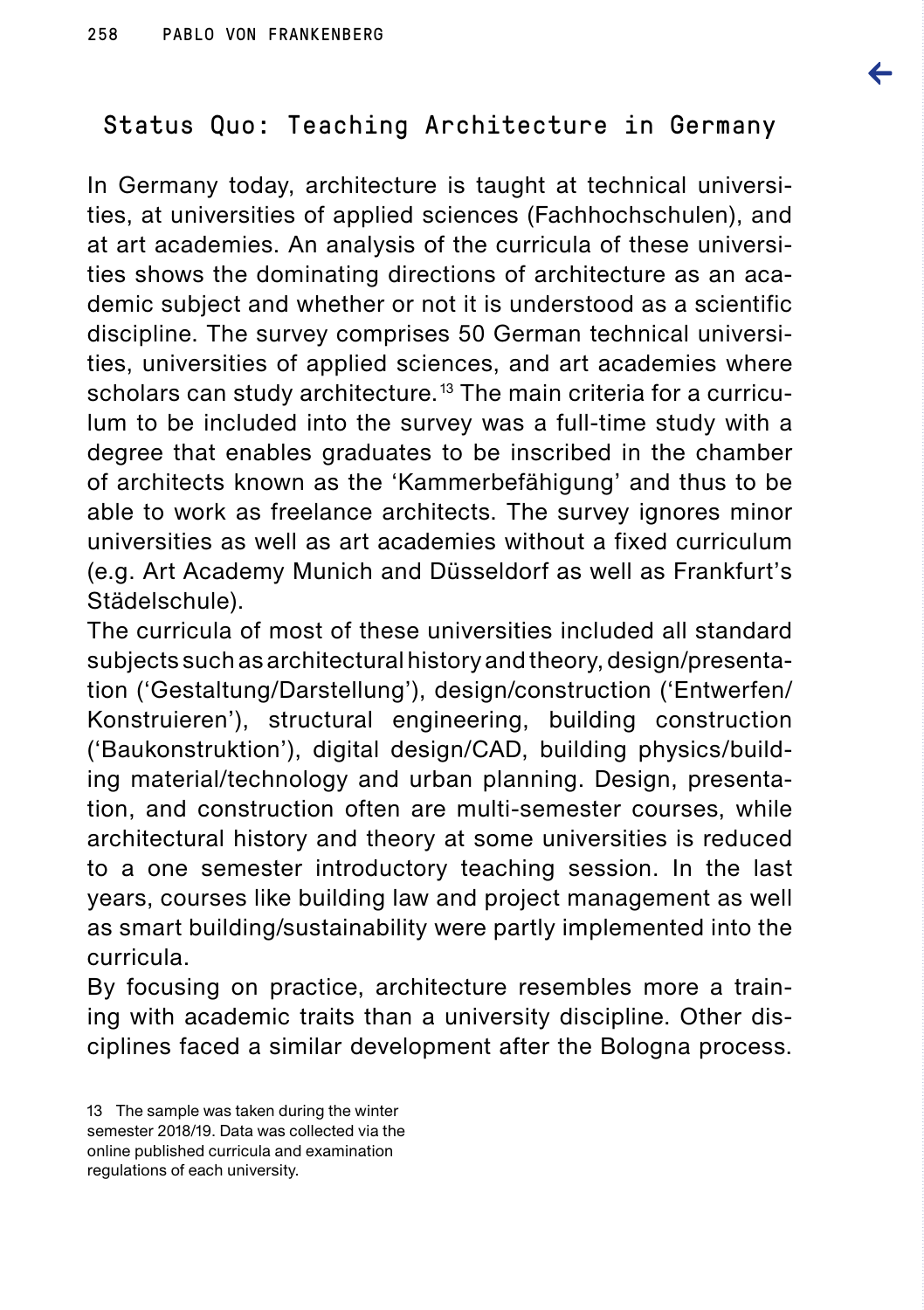

Fig. 2: Introduction of a rational basis for architectural education: variations of building plans in Durand's Preçis des Leçons. Source: Universitätsbibliothek Heidelberg. https://digi.ub.uni-heidelberg.de/diglit/durand1802bd1/0158 (March 16, 2019) [edited]

However, architecture, as was outlined before, looks back on a different tradition and epistemic history than younger disciplines like economics, sociology, or psychology.

Half of the universities examined offer classes beyond a form of architectural training; the other half, however, did not. These curricula comprise classes such as 'studium generale', methodology classes, and architectural sociology. However, a closer look reveals that a few more than a quarter of the universities set those classes as mandatory. The mandatory classes are usually two to four hours per week, which is negligible compared to the rest. Two hours per week for one semester of 'studium generale' can in fact be seen as somewhat 'contradictio in adjecto'. Nevertheless, these numbers indicate that a little more than one fourth of architectural universities are trying to implement scientific research skills within the curriculum. Given the fact that a master's degree entitles a graduate to commence a doctoral dissertation, every graduate should be equipped with theoretical, analytical, and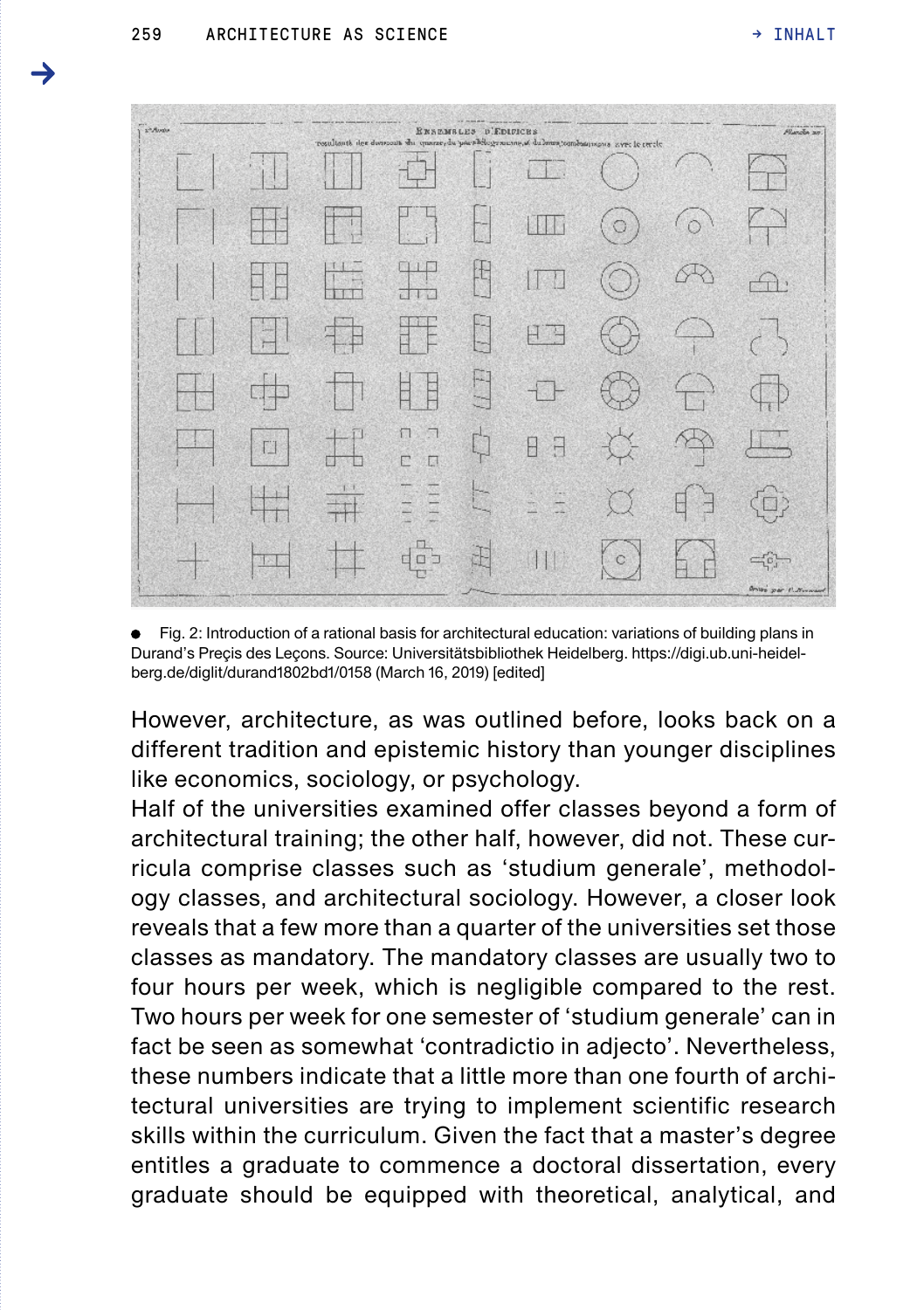methodological skills to do scientific research. Would that be a gap in the market to be filled by a new academic discipline called architectural science or 'Architekturwissenschaft'?14 Or is it more effective to implement a more scientific and research-based approach to the existing curricula?

#### Architecture in Between Science, Research, and Practice

An academic discipline is a communicative frame that consists of scholars who are connected by common problems, common terms, and a common methodology.<sup>15</sup> In the case of architecture, the discussion (with the exception of some agile departments of architectural theory), focuses more on how to build buildings than on developing common terms and methodologies – unfortunately seeing both as contradictory. There is another crucial aspect for defining an academic discipline: the complementary function of research and teaching. The prime concern of architectural training today is to pass on a practical competence with which to build buildings. This is by no means to be criticized. But what it lacks is a methodological basis to do research on architecture. Furthermore, in today's architectural faculties, rather than witnessing a complementarity of teaching and research, there is a complementarity of teaching and practice. Teaching itself is very much focused on practice, as are the teachers. Some professors spend a lot of time not in the university, but in their studios, designing new buildings. 16 Sometimes this is applied research, though the majority of this labour is taken up in the pursuit of

14 When e.g. the semiotic approach of Charles Jencks and George Baird with their *Meaning in Architecture* "proved to be too difficult to teach" and teaching architectural history in both the U.S. and the European system is an "embarrassment", see: Mark Jarzombek: The School of Architectural Scandals. In: e-flux, URL: https://www.e-flux.com/architecture/ history-theory/225182/the-school-of-architectural-scandals/ (March 30, 2019), *Architekturwissenschaft* could overcome this challenge.

15 See Thomas S. Kuhn: The Structure of Scientific Revolutions. Chicago/London 1962, pp. 1–2 and Rudolf Stichweh: Wissenschaft, Universität, Professionen. Soziologische Analysen. Frankfurt a. M. 1994.

16 The absence of practicing professors of architecture on campus, sometimes even in classes, is a highly controversial subject not only in the European system, e.g. URL: https:// www.baunetz.de/meldungen/Meldungen\_Vor-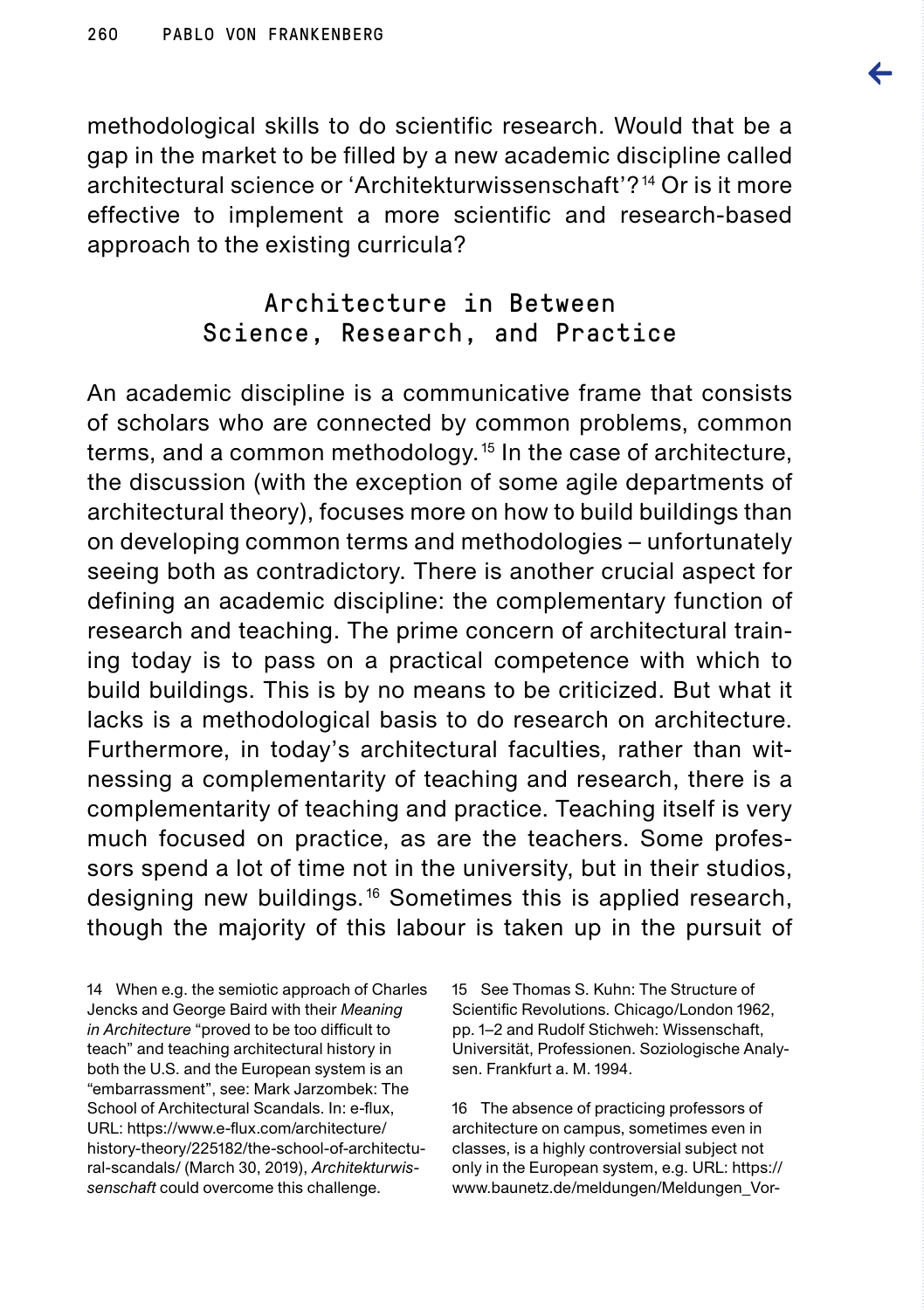maintaining a stable income. A lot of architecture teachers are practitioners, which is good, but they are not scholars. Albeit having finished a university degree, they very likely lack basic research skills. If we take research as a crucial element of a scientific discipline, architecture at least is different to other university disciplines. In this view architecture is closer to art, which is not reflected in the rigid and technical curricula of the majority of universities.

Research is the systematic investigation into and study of materials and sources in order to test hypotheses, reach new conclusions, and develop new theories, which again can be tested by research. By this definition finding a new design solution for a building type or the application of a new material in a building project is not strictly speaking research. 17 In the case of architecture, the materials and sources being studied can be historic sources as well as theories or empirical data that might derive from material testing, structural engineering experiments, social inquiries and the like. Today, the teaching of research methods remain either on the side of engineering or within the domain of neighboring humanities like art history, sociology or ethnology. Empirical studies on the socio-cultural conditions of architectural design and its implementation.<sup>18</sup> or the use of buildings by

laeufige\_Suspendierung\_von\_Christoph Langhof an der Uni Innsbruck 12931.html: Feb 12, 2003 (March 18, 2019); or URL: https:// www.zeit.de/2014/29/nebenverdienst-professoren-hochschule/komplettansicht; Jul 24, 2014 (March 18, 2019), but also in the U.S. system: URL: https://www.archdaily.com/884590/ architecture-education-is-unhealthy-expensive-and-ineffective-could-online-learning-change-that (article from Nov 29), 2017 (March 16, 2019).

17 Berlin State Opera's reverberation gallery by HG Merz is an example of how research can take place within an architect's studio. The two-year process of receiving the statutory approval (*Zulassung im Einzelfall*) was accompanied with research projects in cooperation with the University of Delft and the structural engineers from Knippers Helbig. Here, a new material and a robotically built structure was

implemented into a listed building. Many hypotheses regarding acoustics, fire protection, statics and the like had to be tested to be able to implement the architectural planning.

18 There are some empirical studies in this domain, e.g. Daniel Grinceri: Architecture as Cultural and Political Discourse: Case studies of conceptual norms and aesthetic practices, London 2016; Stephanie Kernich: Alltägliche Architektur. Die gebaute Umwelt in unserer Alltagswirklichkeit. Köln 2016; Pablo v. Frankenberg: Die Internationalisierung der Museumsarchitektur. Voraussetzungen, Strukturen, Tendenzen. Berlin 2013; Robert Gutman: The Questions Architects Ask. In: Dana Cuff, John Wriedt (ed.): Architecture from the Outside In. Selected Essays by Robert Gutman. New York 2010 [1966] pp. 152–185; Albena Yaneva: The Making of a Building. A Pragmatist Approach to Architecture. Bern 2009.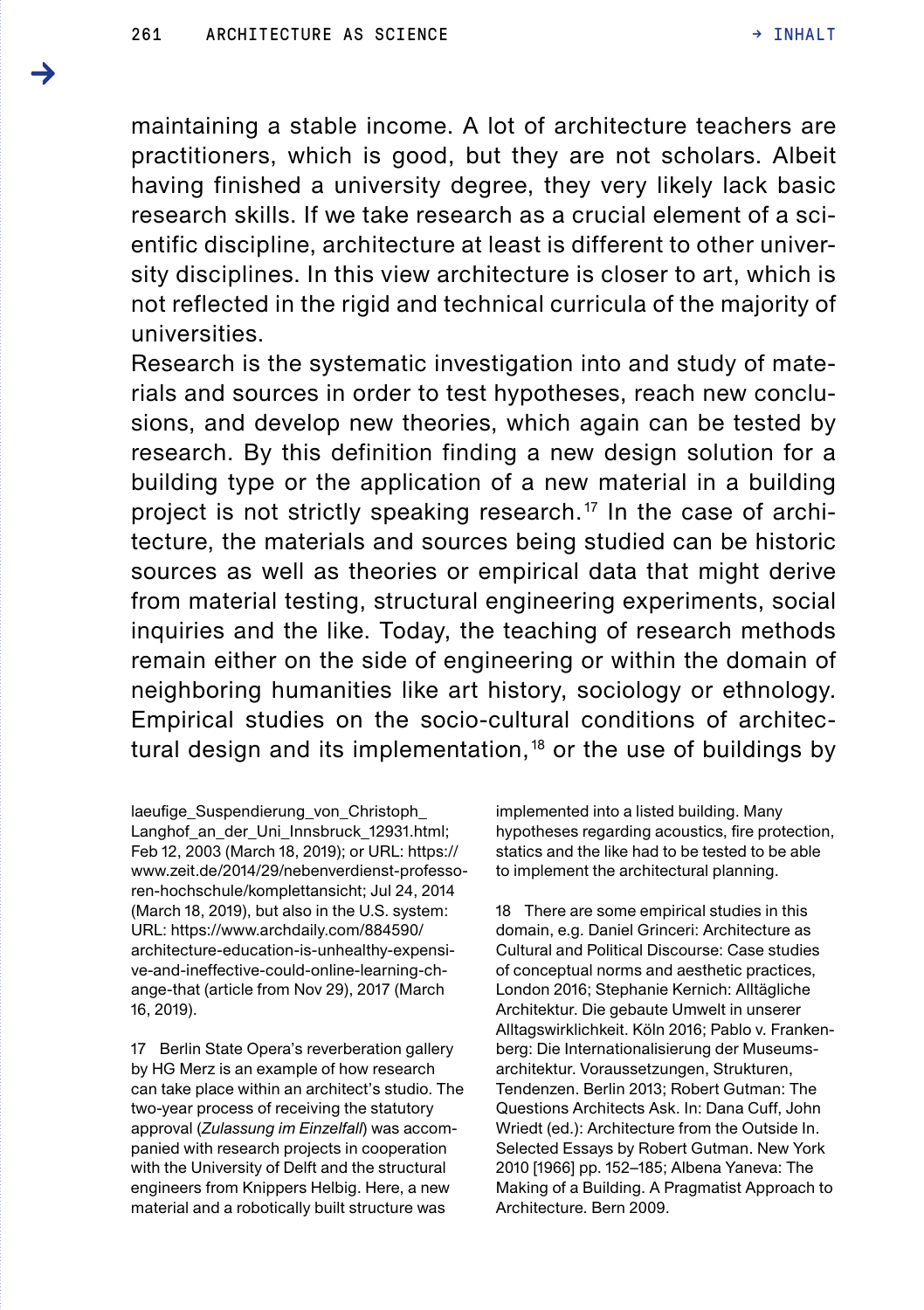their inhabitants, 19 grow in the precarious in-between spaces of architecture, sociology, art history and other similar disciplines. What lacks is a systematic integration of both the findings of these studies and their methodologies into the teaching of architecture. 20 One of the reasons for this gap between research and teaching is quite obvious. A majority of architecture professors – practitioners with their own studios and a weekly presence on campus of about one to three days – have no chance to get in touch with these in-between spaces where (empirical) architectural research actually takes place.

#### Academization as a Benefit to Architectural Practice

Architecture did not take part in the processes of differentiation and professionalization other disciplines faced in the 18th and 19th century. Instead, architectural theory and history were cut into bite-sized packages while the teaching of research methodologies was put into non-mandatory classes by selected universities. The benchmark for any architect is her or his portfolio of realized buildings. Research publications or excellent teaching are often not enough for one to be appointed to a chair, which surely can be seen as one of the reasons why architecture as a science of its own never quite developed. Architectural practice and architectural research are not to be seen as opposites

19 See e.g. the approach of post occupancy evaluation, in Wolfgang Preiser et al.: Post-Occupancy Evaluation, Abingdon/New York 1988, or publications like Sabine Ammon et al. (ed.): Architektur im Gebrauch. Gebaute Umwelt als Lebenswelt. Berlin 2018; Christine Neubert: Gebauter Alltag. Architekturerfahrung in Arbeitsumgebungen. Wiesbaden 2018; and with a historic perspective on using architecture Kenny Cupers (ed.): Use Matters: An Alternative History of Architecture. Abingdon/New York 2013. Other publications in this domain (e.g. Jörg Stollmann, Jessica Bridger, Johannes Cramer (ed.): Research in Architecture. Berlin

2013 or Murray Fraser (ed.): Design Research in Architecture: An Overview. Surrey/Burlington 2013) are merely overviews of different projects without a methodological framework or an instrumentalization of design and architecture tools for researching specific topics.

20 A starting point could be seen in Silke Steets: Der sinnhafte Aufbau der gebauten Welt. Eine Architektursoziologie. Berlin 2015, who tries to establish an integrative theory based on the sociology of knowledge. However, the methodological consequences of this approach remain unclear.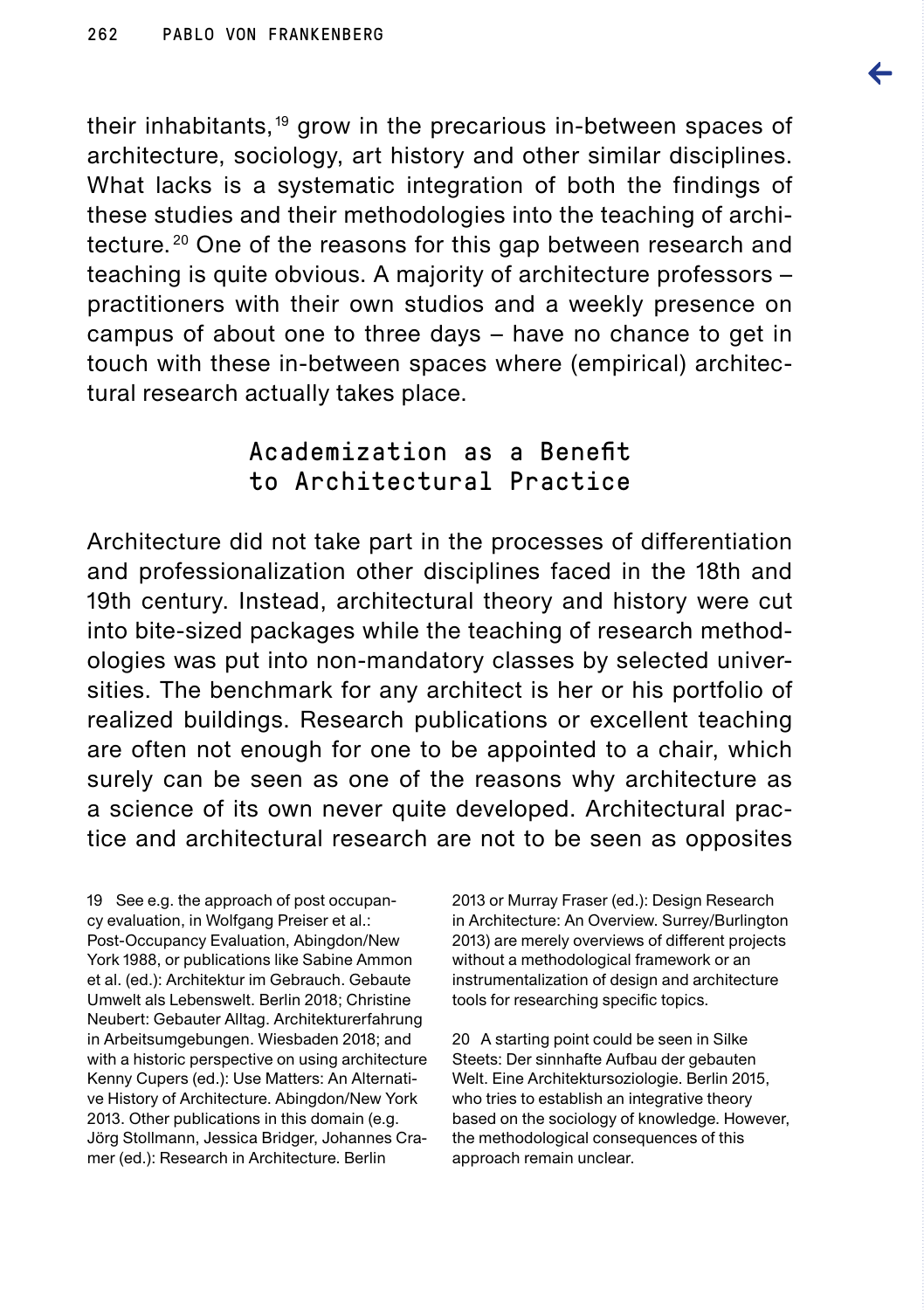though. 21 Instead, a stronger academically aligned architectural education would improve the quality of architectural production. 22 Architects with a more profound knowledge of scientific methodologies are more competent to systematically understand and interpret construction tasks and their boundary conditions. The affinity between a design process and a scientific research process then becomes explicit. From developing a draft or hypothesis, to challenging the draft/hypothesis with different means (models/visualizations/discussions in the team or further reading/testing the questionnaire/discussions at conferences), to revising the design (research), to implementing it or going into the field (with many iterative steps in between), designing and conducting research have a lot in common. Given the methodological foundations, researchers are usually able to reflect the research process itself. Architects, being closer to practice, usually cannot afford this level of meta-reflection. This is the reason why integrating 'Architekturwissenschaft' into the curricula enhances architectural production in the long run. If for example a prospective architect conducts an empirical study of visitor behavior in a new museum<sup>23</sup> or on the design process of an architecture competition<sup>24</sup>, he or she gains a different view of architecture. The pressure of solving a design task is suspended in favor of momentarily changing sides. This specific intersubjective perspective is featured in all scientific research and enhances architectural practice, bringing it closer to its social mandate. Having

21 In opposition to Karl Kegler's attempt to define architecture as a "Handlungsdisziplin" (discipline of action), as for this definition it is necessary to determine design (i.e. the action of "doing architecture") the core of teaching architecture, which makes the definition a tautology, see his essay Normen Kunst: Warum Architektur keine Wissenschaft ist. In: trans 24 "normiert", March 2014, pp. 138–143, here p. 139.

22 Outside of German architectural discourse this assumption seems to be more popular, see e.g. Christophe Van Gerrewey, David Peleman, Bart Decroos: Schools&Teachers. The Education of an Architect in Europe. In: OASE 102, 2019, pp. 2–13, here pp. 3–5.

23 See e.g. Natalie Heinich: The Pompidou Center and its Public: The Limits of a Utopian Site. In: Robert Lumley (Ed.): The Museum Time-Machine. London/New York 1988, pp. 199–212.

24 Yaneva 2009 (note 18).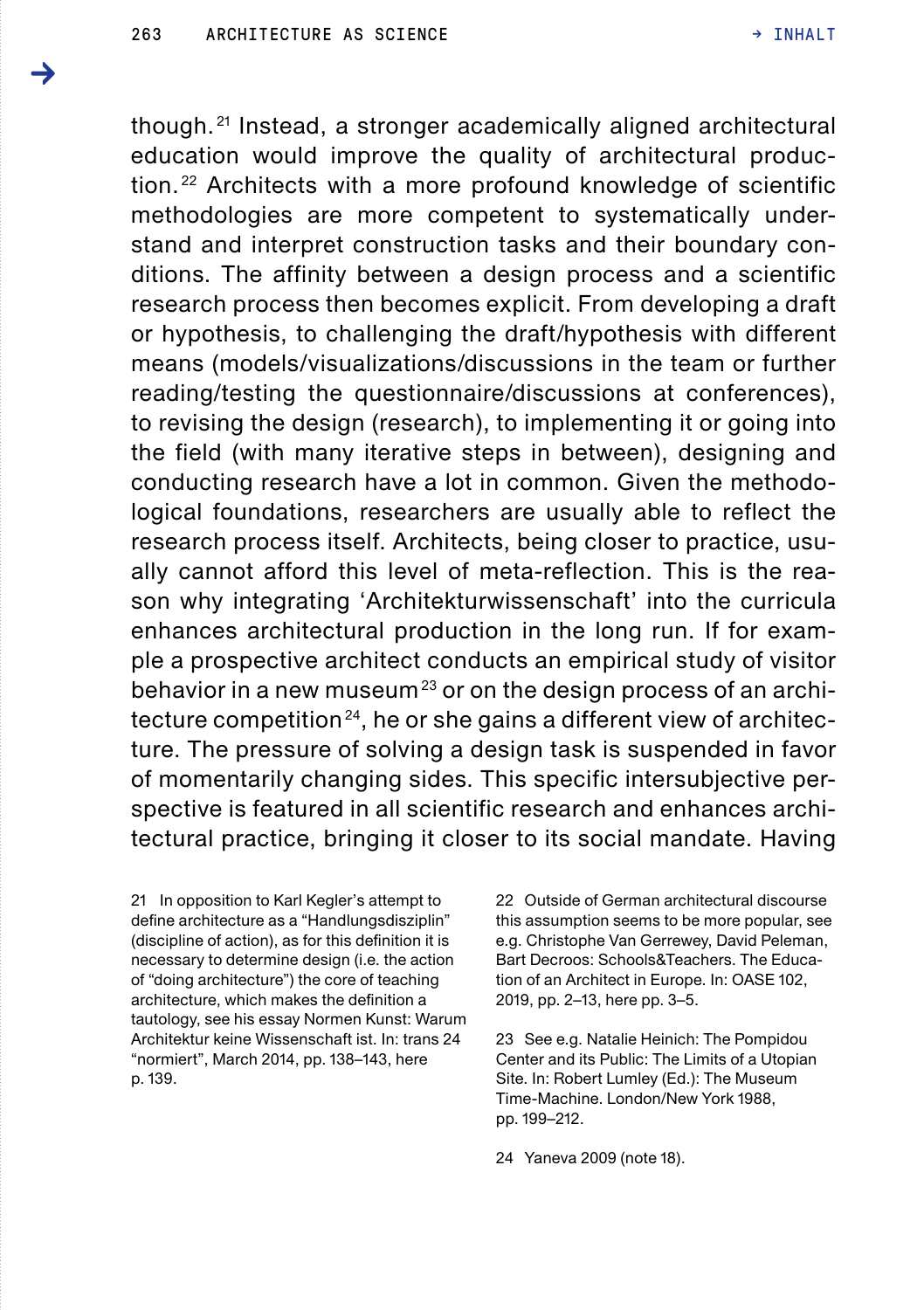been taught research methods and how to conduct architectural research, it is easier to communicate a design proposal to a broader public or client and to establish high quality management within the design process and therefore design more efficiently. The need to be equipped with a toolbox that includes more than just technical skills is underlined by Umberto Eco's analysis of the semiotics of the built environment. While granting architects their own vocabulary, he denies them their own grammar. In his view, architects depend on codes that derive from sociology, anthropology, politics and other domains. <sup>25</sup>

#### Add-on or Autonomous

Given these observations it seems more effective to integrate architectural research approaches, methodologies and scientific work within today's architectural training instead of establishing a new discipline. Founding a new discipline will not necessarily help solving the problems of the old, whose stakeholders and lobbies are big and cumbersome. A toothless little brother would rather jeopardize the above stated aims of empirically analyzing the processes of architectural design, its conditions and its outcomes on every level – be they stylistic, technical, ecological, social or cultural. Not every architecture student is interested in doing research and not every student has to become a researcher. Furthermore, nor does every architecture student want to build buildings. Integrating research methods into the curricula in a stronger way than is currently the case is not a demand to make practicing architects outstanding researchers or to skip in any way the strongly practical aspects of architectural education. It means to offer students different approaches to their subject. And it means to get prospective practicing architects out of the

25 "[L'architetto] Ha un vocabolario, forse una logica, ma gli rimangono una grammatica e una sintassi da inventare. E tutto pare dimostrare che non sarà mai l'architettura da sola a fornirgli quelle regole che cerca. Non rimane dunque una risposta: l'architettura parte forse da codici architettonici esistenti, ma in realtà si appoggia

su altri codici che non sono quelli dell'architettura, e in riferimento ai quali gli utenti dell'architettura individuano le direzioni comunicative del messaggio architettonico." See: Umberto Eco: La struttura assente. La ricerca semiotica e il metodo strutturale. Milano 2008 [1968], p. 233.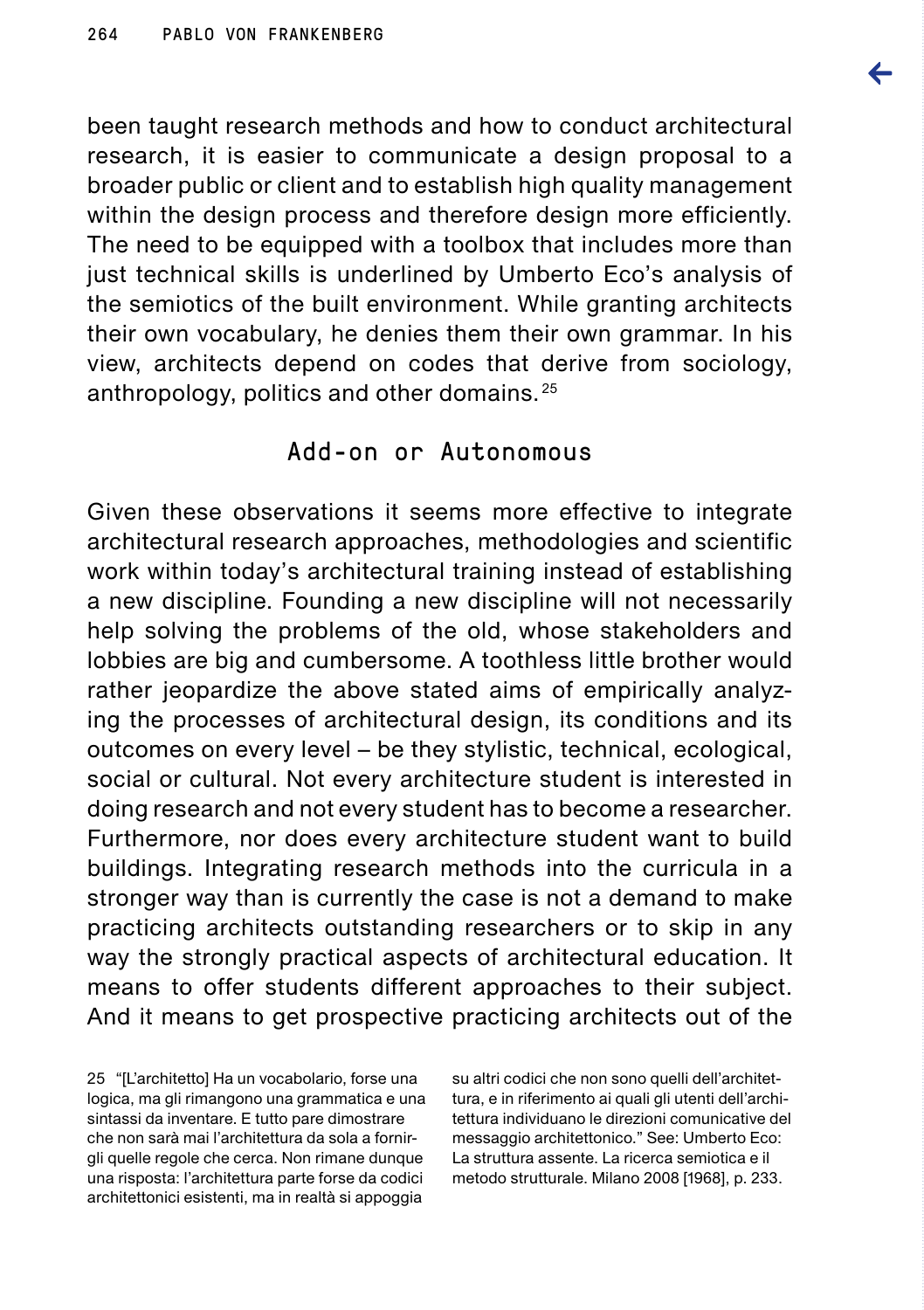studio into the field to get their hands dirty and to see how the built environment is used, adapted, decays, hinders and enables peaceful coexistence – how it lives after it leaves the computer screen, how it contributes to and forms parts of the reality. The design process itself can still take place in a remote cabin in the woods or in the secluded studio of the architect-as-artist – informed by the knowledge of how to conduct research, how to systematically gain information about the very reality the result of the design process will be a part of. 26 If a scientific approach is integrated into architectural education on a more extensive basis, each architect would have the expertise to critically reflect the foundations of their own work. She or he would have once (or several times) conducted research on the technical, design related, social, and cultural conditions of architecture, an action that changes the one's perspective of the built environment. In the case of architecture teaching the terms, problems, and methods of each scientific discipline is defined by not only the means to enable (empirical) architectural research, but also to improve the quality of architectural practice.<sup>27</sup> Rather than founding a new discipline or changing the running system of today's curricula, architectural science or 'Architekturwissenschaft' can provide architectural education with an update that brings the discipline closer to its social mandate.

#### Updating Architectural Education

Three aspects are essential for this update: to sensitize the students' vision of the world, to strengthen the analytic approach to

26 Michael Sorkin is much more precise about dirty hands with his extensive list "Two Hundred Fifty Things an Architect Should Know", see: Michael Sorkin: What Goes Up. London/New York 2018, pp. 277–284.

27 As an early empirical study in this domain witness Robert Gutman's analysis of the design process of a new university building that was accompanied by a research project lead by sociologists: "[the designers] claim to have found the sociologists helpful in devising the interview

schedules and other research instruments […]; but they report that they were generally disappointed that the sociologists were not more adept in guiding them toward the articulation of university purposes and goals." (Robert Gutman: The Questions Architects Ask. In: Cuff, Wriedt 2010 (note 18) pp. 152–185, here: pp. 162–163. This conclusion can also be read as an inability of the designers to handle the sociologists' results as they most likely were never confronted with empirical research before.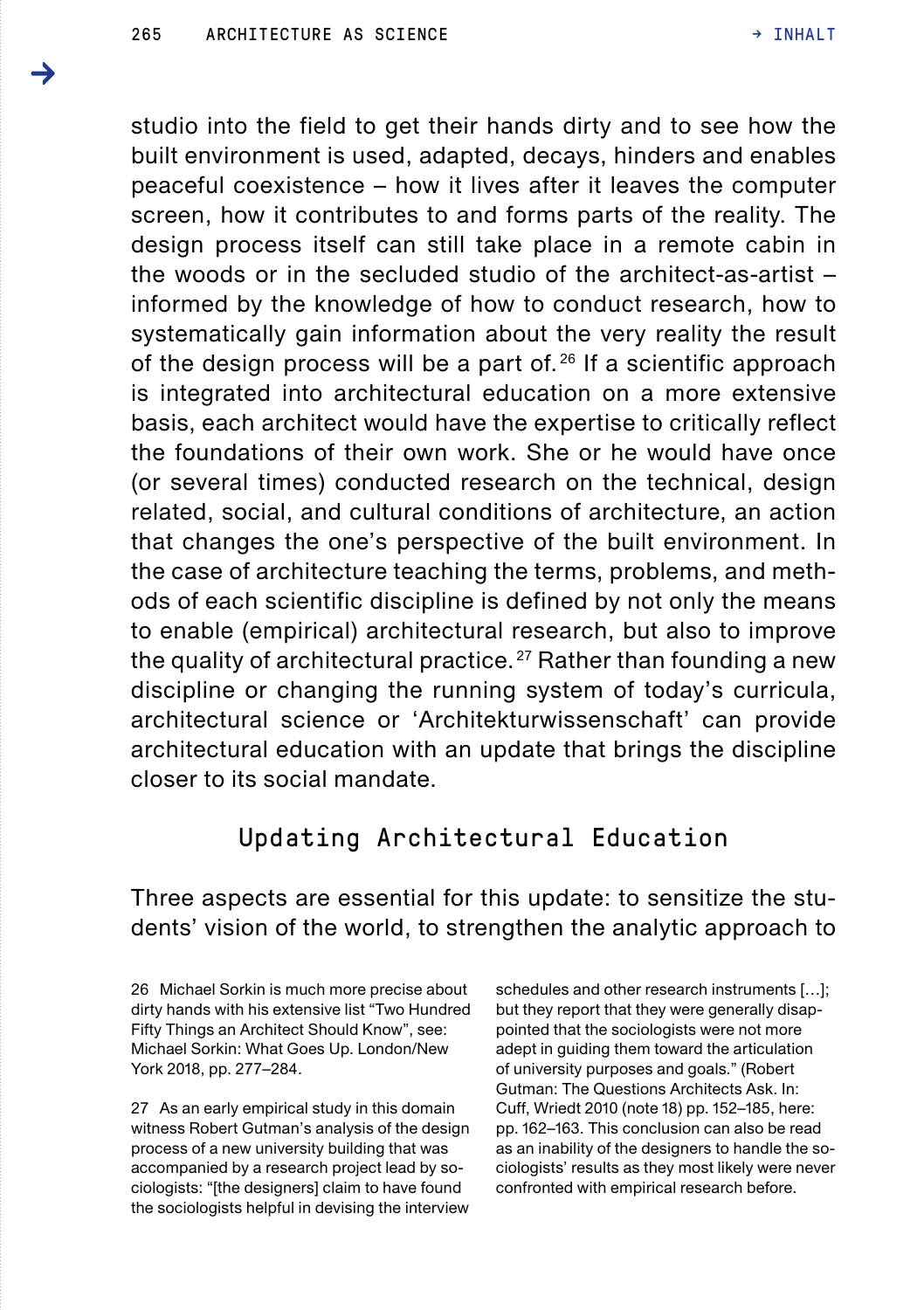social structures and to anticipate the architectural tasks of the future. These three aspects are to be integrated in today's training of architects in stages, by level of complexity, from bachelor to master and to advanced studies/further education.

During bachelor studies, a structured "school of the eye" (Fig. 3) should be included into the teaching of architecture. Learning to see architectural realities, design processes and conditions of creativity are the main tasks of this school of the eye. Well prepared excursions, not mere pilgrimages to the worshipped masters, are one part of this school. Teaching social theories, (neurological) perception theories and philosophical theories are also an important part of it. This also means committing more non-architects to the teaching of architecture. <sup>28</sup>

Another aspect of sensitizing the prospective architects' vision of the world is the teaching of techniques of scientific work.<sup>29</sup> Architectural master programs have a specific and decisive focus on setting practical design projects. Were not only the design projects, but also architectural research projects part of a given masters study program, students could develop a different approach to architectural challenges. These research projects would be based upon the school of the eye and further training in methodology and could, for example, analyze the use of a building after it has been completed, or the working situation in architectural offices, or the social structures of an urban quarter. Research into neighboring disciplines (structural engineering, physics, material sciences etc.) are in no way affected by a more scientific architecture. In the same way that physics needs mathematics and

28 A rich example of the implementation of a *school of the eye* into the curriculum is shown by Anselm Wagner/Sophia Walk: Architekturführer Graz. Berlin 2019, an architecture guide, which is based in part upon an architecture students' study project.

29 Some methodological approaches to the analysis of architecture are already outlined in case studies e.g. by Juan Pablo Bonta, who analyzes architecture critic, Rybzcynski with his biographical approach, or Albena Yaneva,

who applies Latour's Actor-Network-Theory to analyze the design process, see: Juan Pablo Bonta: Über Interpretation von Architektur. Vom Auf und Ab der Formen und die Rolle der Kritik. Berlin 1982; Witold Rybczynski: The Biography of a Building. How Robert Sainsbury and Norman Foster Built a Great Museum. London 2011; Yaneva 2009 (note 18). Schubert goes one step further and suggests a method matrix for an empirical architecture sociology, see Herbert Schubert: Empirische Architektursoziologie. In: Die alte Stadt 1, 2005, pp. 1–27.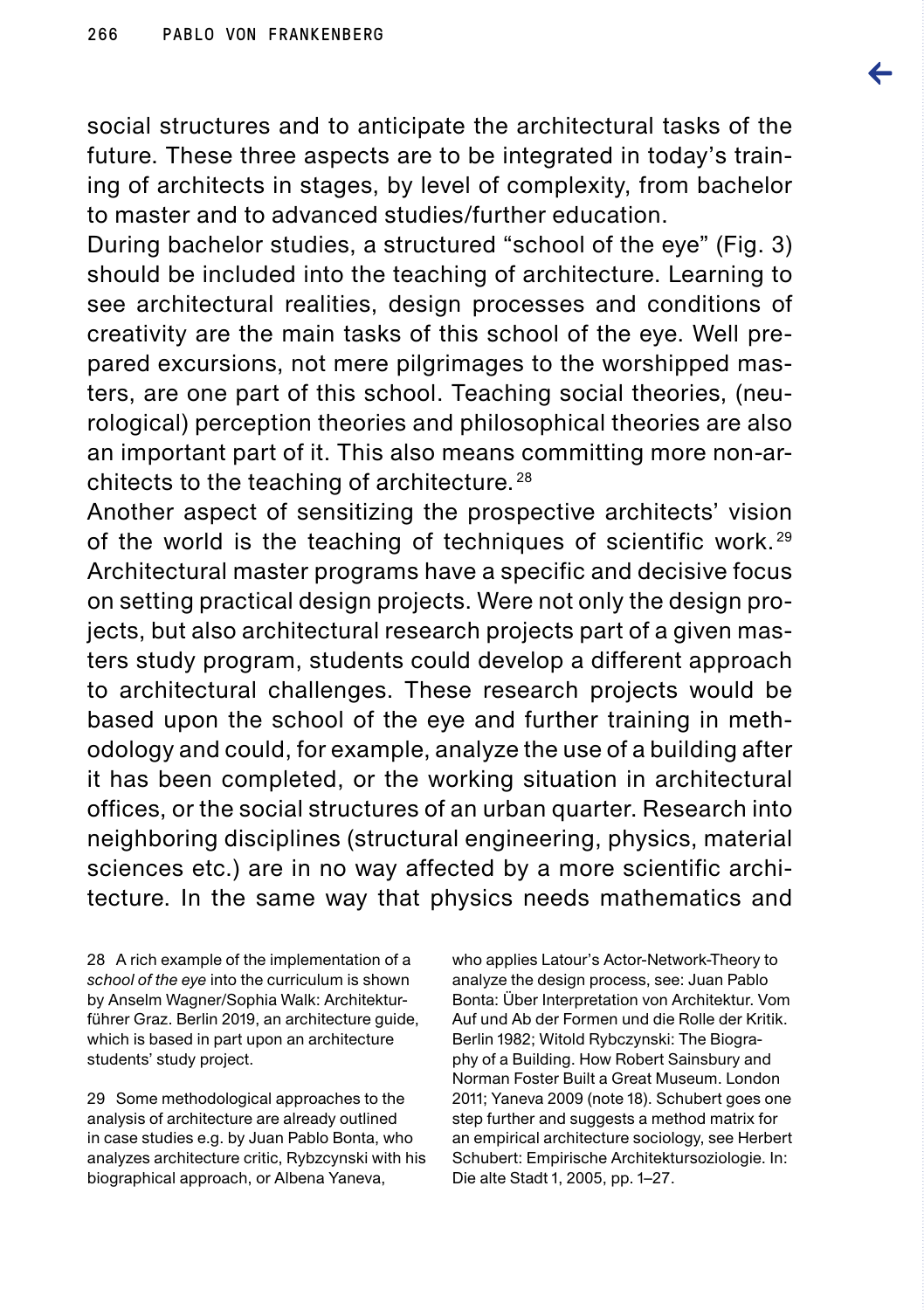

Fig. 3: A school of the eye is a process of constantly changing perspective. Façades, styles, structural engineering, finances, politics, togetherness, climate issues, social inequality, and other aspects are evidenced in this snapshot from the terrace of the New Whitney in New York. Source: Photo by the author

history needs archaeology, without ever thinking about incorporating the one into the other, the research into other disciplines relevant for architecture continues. With more scientific and methodologically oriented teaching within architecture, it is easier to understand how scientific knowledge is produced and thus how to implement the research of other disciplines into one's own work – be it practical, theoretical, or empirical work.

A last step of this updated architectural education would be to strengthen a core competence of the discipline. If designing means anticipating a future condition of a piece of land, a building, a room or even something to sit on in the form of a sketch, a computer rendering or a floor plan, thinking about possible future realities and the tasks of these realities is inherent to architecture. A lot of what architects have to do on the day to day level is to think about the future of living and working together, of mobility, the concept of the family and many other aspects. Architects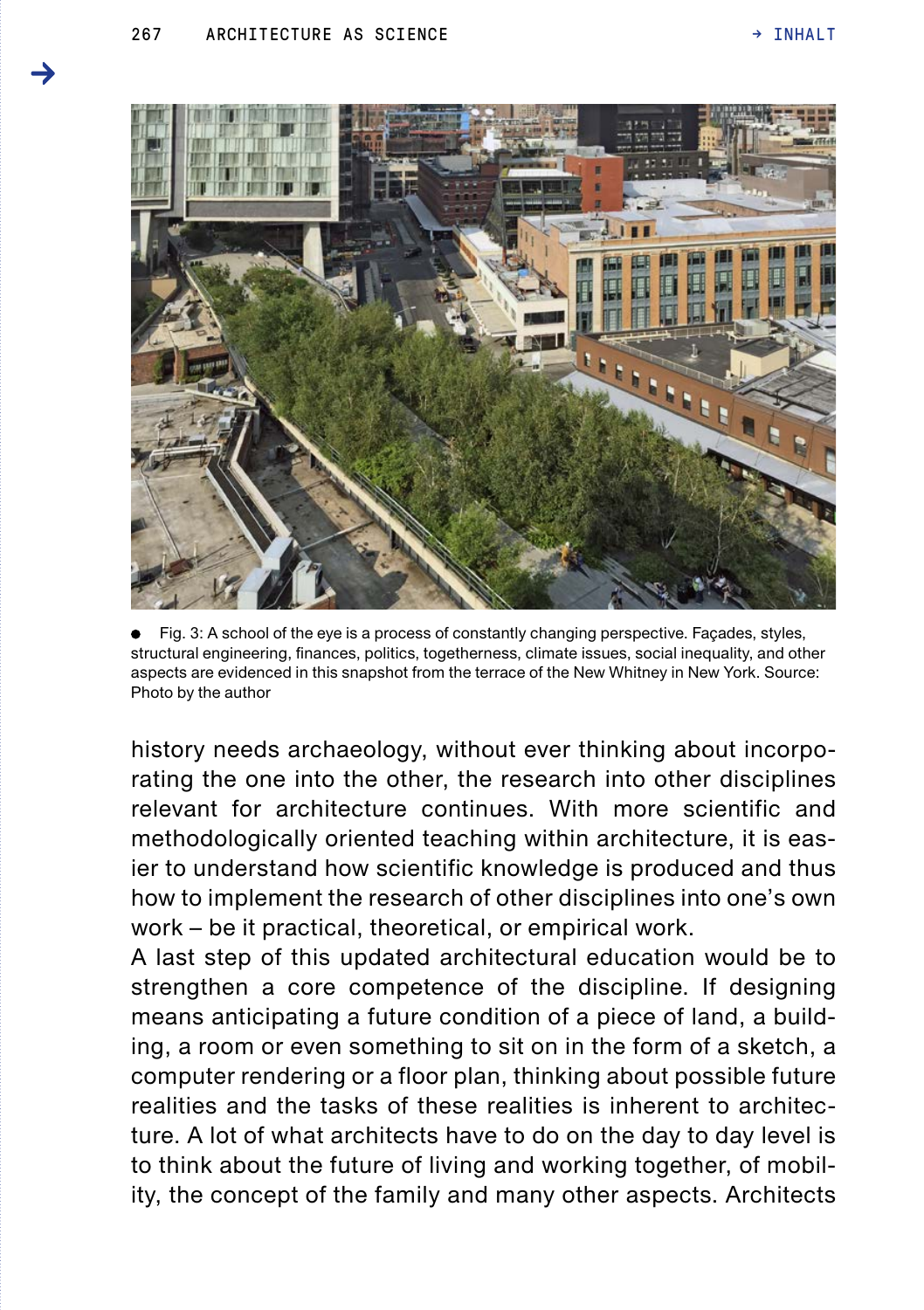surely cannot change the future, but they inevitably have to build for it and thus have to develop scenarios of what happens next. For example what would happen when a building they designed three or four years ago is suddenly put into action in a reality that was not present when the building was initially designed?

After finishing their studies architects are equipped with all necessary tools for designing. This also means that they are adept at addressing future tasks in all domains related to architecture, be it style, building technology, social challenges or cultural identities. To cultivate this quality to a greater degree, future studies could be integrated into the post-grad training of architects. In Germany, architects usually have to complete further education in order to be admitted by to the chamber of architects. Instead of aquiring training in public procurement law, building information modeling, or honorary fee calculation, architects could also develop a project that anticipated future tasks. The chamber of architects would be the jury and also the publishing platform for these projects. This attempt to establish future studies within architectural education could also lead to cooperations with extra-university institutions such as architecture and design museums (Frankfurt, Munich, Berlin), other agencies with a focus on architecture (e.g. Bundesstiftung Baukultur) or political institutions. The newly founded Bauakademie in Berlin could also be a strategic partner for this endeavor. Institutions that act beyond both the pressures of the market and the constraints of the university can offer open spaces to think and do research for the future of architecture. 30

30 The discussions on the 5th Forum Architekturwissenschaft in Cottbus helped to sharpen many aspects of this article. Most of all, though, I am grateful to Sophia Walk who thoroughly read the article and gave numerous hints and constant inspiration regarding how architectural education should and could be.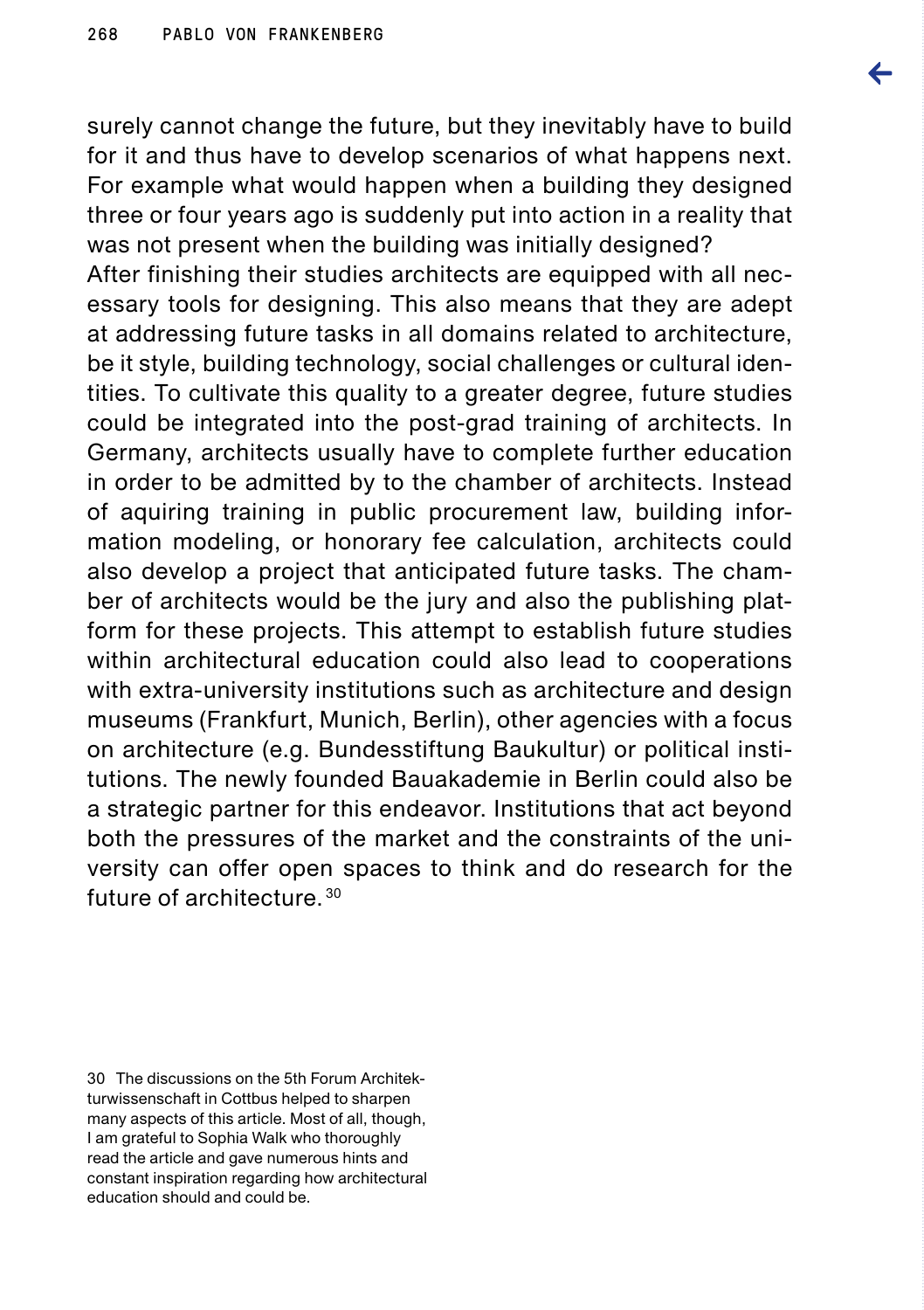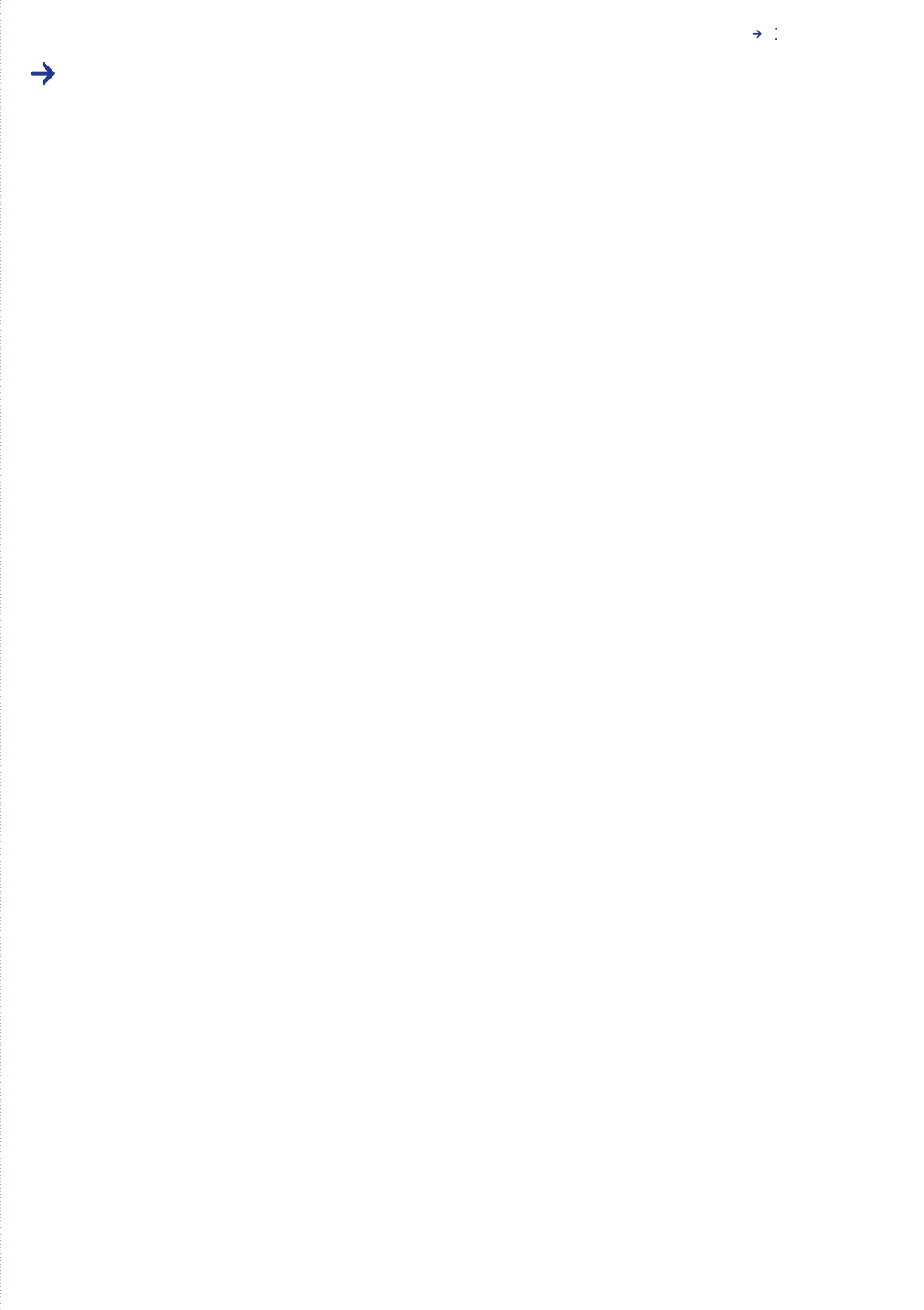#### Bibliografische Information der Deutschen Nationalbibliothek

Die Deutsche Nationalbibliothek verzeichnet diese Publikation in der Deutschen Nationalbibliografie; detaillierte bibliografische Daten sind im Internet über<http://dnb.dnb.de> abrufbar.

### Universitätsverlag der TU Berlin, 2021

http://verlag.tu-berlin.de Fasanenstr. 88, 10623 Berlin Tel.: +49 (0)30 314 76131 / Fax: -76133 E-Mail: publikationen@ub.tu-berlin.de

Alle Teile dieser Veröffentlichung – sofern nicht anders gekennzeichnet – sind unter der CC-Lizenz CC BY lizenziert. Lizenzvertrag: Creative Commons 4.0 International https://creativecommons.org/licenses/by/4.0/

```
Lektorat: Marie Anderson, Anna Kostreva, 
Christiane Salge
Gestaltung: Stahl R, www.stahl-r.de
Satz: Julia Gill, Stahl R
Druck: docupoint GmbH
```

```
ISBN 978-3-7983-3203-4 (print)
ISBN 978-3-7983-3204-1 (online)
```

```
ISSN 2566-9648 (print)
ISSN 2566-9656 (online)
```
Zugleich online veröffentlicht auf dem institutionellen Repositorium der Technischen Universität Berlin: DOI 10.14279/depositonce-11388 http://dx.doi.org/10.14279/depositonce-11388